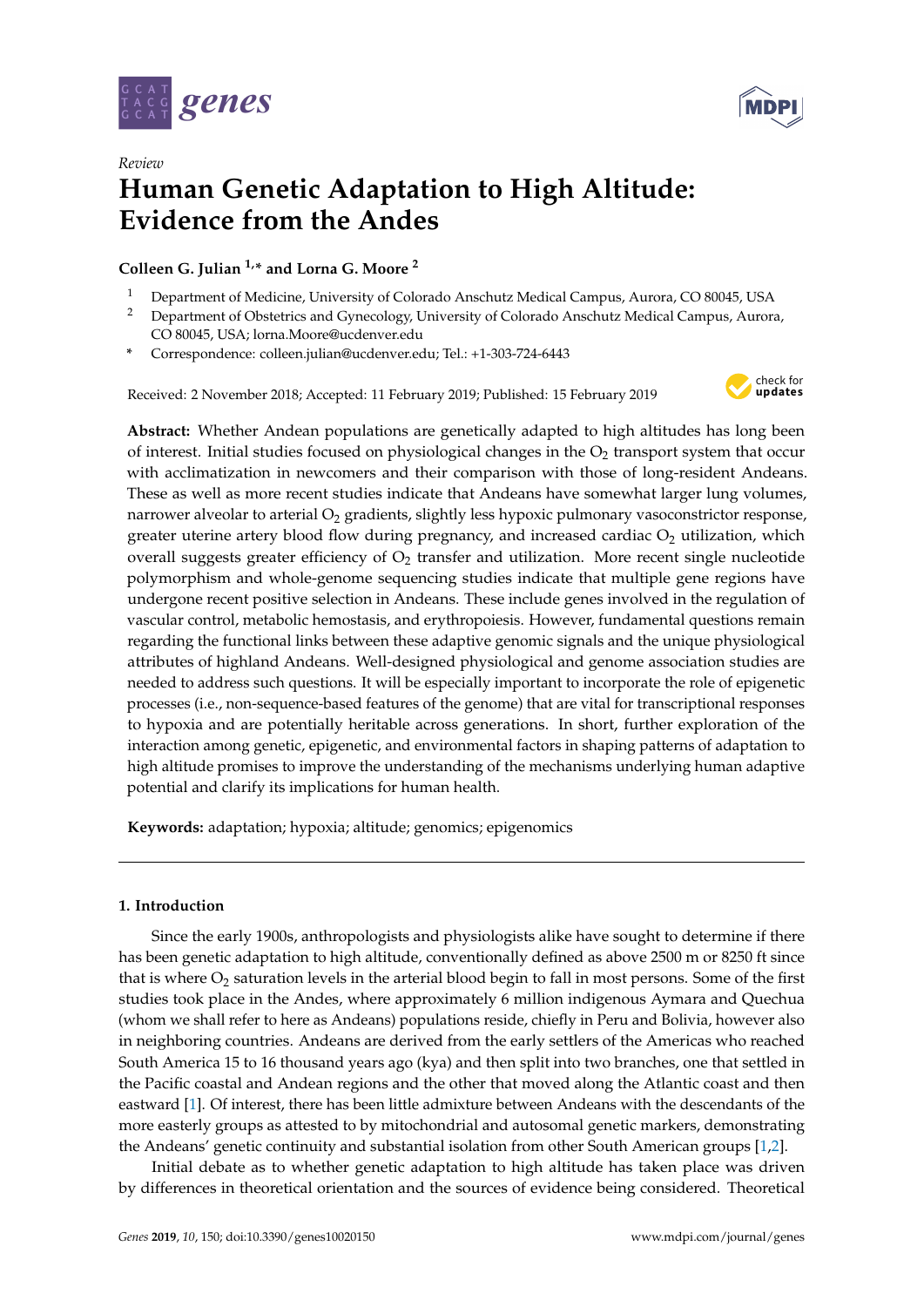orientation influenced the way in which the term "adaptation" was being employed. Physiologists used the term to refer to any response regardless of whether it was likely to be beneficial or otherwise affect the chance(s) of being able to live or reproduce, whereas evolutionary biologists or geneticists restricted its usage to those responses likely to influence reproductive success [\[3\]](#page-12-2). Evidence for adaptation was predominantly sought from studies separating short-term physiological responses or those occurring over hours to days or even weeks, termed acclimatization, from those occurring across lifetimes, termed developmental responses, and from those that persisted independent of duration of high-altitude exposure and were inferred to be genetic. The migration model, introduced in the 1960s, was productively used to distinguish between acclimatization, developmental, and presumed genetic responses [\[4–](#page-12-3)[6\]](#page-12-4). The advent of single nucleotide polymorphism technologies and statistical methods for detecting evidence of natural selection constituted a paradigm shift and resulted in an exponential rise in the number of publications reporting genetic adaptation [\[7\]](#page-12-5). While multiple studies have shown that Andean and other high-altitude populations have undergone natural selection in several gene regions influencing  $O_2$ -sensitive pathways, numerous questions remain regarding the biological processes driving human adaptation to the chronic hypoxia of high altitude and their importance for human health.

This review discusses the kinds of evidence by which adaptation to high altitude has been assessed and which have led to widespread acceptance of the idea that genetic adaptation to high altitude has occurred. Studies in Andean residents of high altitude are summarized with respect to the physiological characteristics distinguishing them from acclimatized newcomers and the genomic or genetic factors that are potentially involved. While further study is needed, such studies offer the opportunity to identify the importance of interactions between genomic and epigenomic processes for human adaptation to limited oxygen availability.

# **2. Genetic Adaptation of Andean High-Altitude Populations**

Two kinds of information support the existence of Andean genetic adaptation to high altitude. First, indirect evidence provided by physiologic studies demonstrates that native highland populations exhibit unique  $O_2$  transport traits when compared with acclimatized newcomers that cannot be attributed to developmental processes. Second, direct evidence comes from genomic studies that show signals of recent positive selection in specific gene regions. However, despite the remarkable progress in recent years for identifying targets of natural selection and the recognition that many are involved in O<sub>2</sub>-sensitive signaling pathways, few investigations have been able to show how these gene regions affect specific physiological characteristics and how, in turn, such effects influence reproductive success. From an evolutionary point of view, these relationships are essential since, by definition, only genes with effects on reproductive success are acted upon by natural selection.

#### *2.1. Physiologic Evidence of Genetic Adaptation to High Altitude*

Since the hypoxia of high altitude challenges  $O_2$  homeostasis, there has been a long history of studies of the  $O_2$  transport system and its components (arterial  $O_2$  content, distribution, and utilization) in acclimatized newcomers, Andeans, and other long-term residents of high altitude for establishing the physiologic mechanisms underlying human adaptation to high altitude.

#### 2.1.1.  $O<sub>2</sub>$  Content

The partial pressure of  $O_2$  in the arterial blood ( $P_aO_2$ ) is determined by alveolar ventilation and the alveolar-arterial (A-a)  $O_2$  gradient (Figure [1\)](#page-2-0). Since the A-a  $O_2$  gradient is minimal in healthy persons, alveolar or end-tidal PCO<sub>2</sub> ( $P_ACO_2$ ) can serve as a proxy for arterial PCO<sub>2</sub> ( $P_ACO_2$ ). Additionally, since according to the alveolar air equation  $P_aCO_2$  is inversely related to alveolar ventilation,  $P_ACO_2$ can serve as an index of alveolar ventilation per unit of  $CO<sub>2</sub>$  production (or metabolic rate given that, normally,  $CO_2$  production and  $O_2$  consumption are closely coupled). At low altitude,  $P_ACO_2$ averages ~40 mmHg, however it falls to ~10 mmHg at elevations above 3000 m and even further at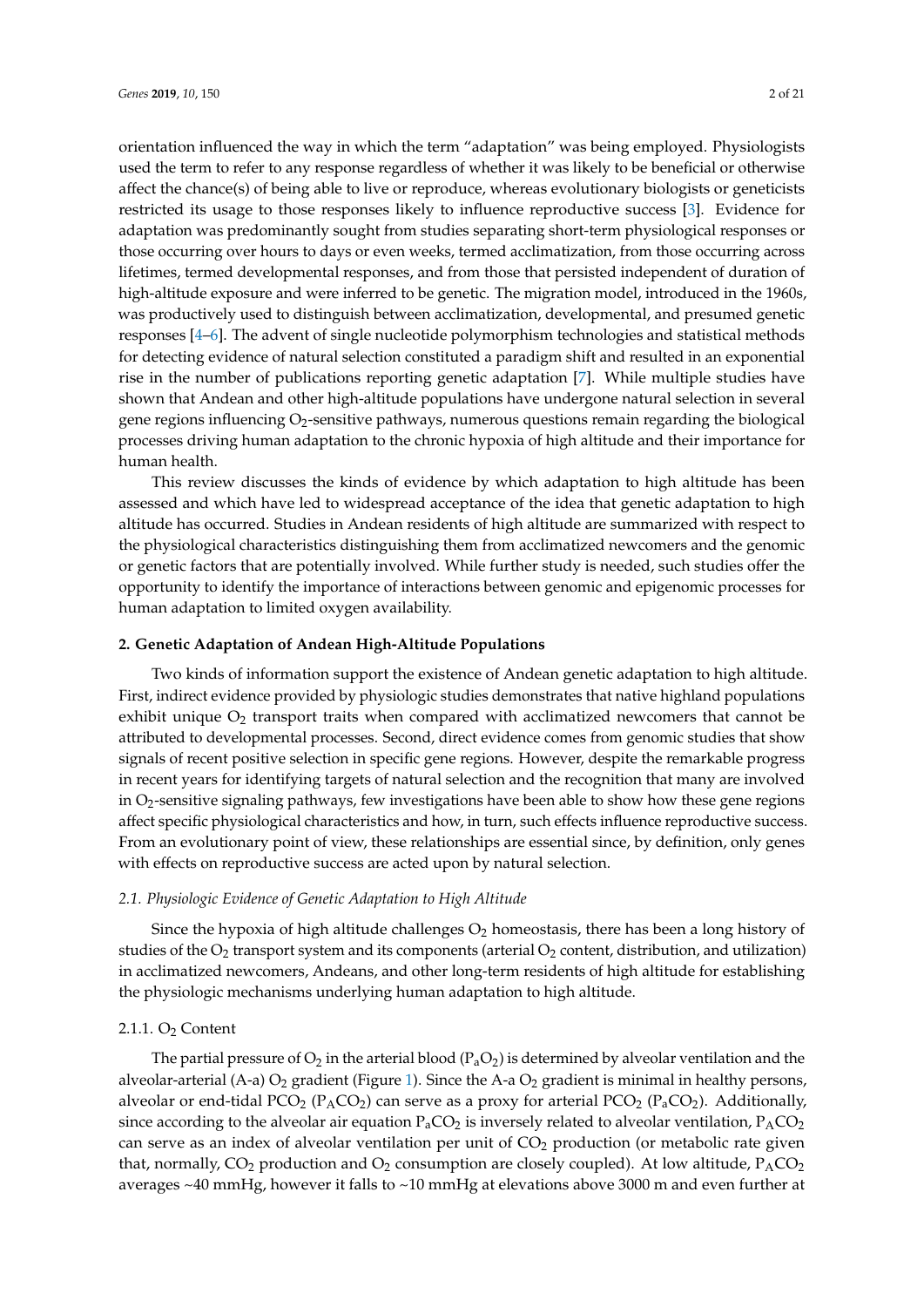<span id="page-2-0"></span>extreme altitudes.  $P_{A}CO_{2}$  or alveolar ventilation is lower in Andeans and acclimatized newcomers than sea-level residents, however Andean values are somewhat higher than those of acclimatized newcomers, indicating lower levels of alveolar ventilation (Table [1\)](#page-3-0) [\[8](#page-12-6)-10]. Consistent with this, the hypoxic ventilatory response of Andeans is blunted compared to acclimatized newcomers. Indicating a genetic component, greater indigenous (Quechua) ancestry is directly related to the blunting that is observed [\[11\]](#page-12-8).



pumps (the lungs and the heart), two diffusion steps (alveoli to arterial blood, capillary blood to the mitochondria), and the mitochondria where  $O_2$  is consumed to generate chemical energy, adenosine triphosphate (ATP). Increases in the levels of ventilation, heart rate, and hemoglobin as well as changes in blood flow distribution to favor high demand organs occur with acclimatization. Developmental changes increase lung volume. In Andeans, multigenerational high-altitude residence produces further changes in the alveoli to arterial O<sub>2</sub> gradient, regional blood flow, and O<sub>2</sub> utilization. See text for details and references. Adapted from [\[12\]](#page-12-9). **Figure 1.** The  $\mathrm{O}_2$  transport system and its temporal changes. The  $\mathrm{O}_2$  transport system consists of two

Andeans (and other lifelong of high- compared to low-altitude residents), enabling Andeans to achieve an increased efficiency of  $O_2$  transfer [\[13](#page-12-10)[–15\]](#page-12-11). This enhanced efficiency is likely the result of greater total lung capacity and, especially, residual volume in Andean populations compared with those residing at low altitudes [\[16\]](#page-12-12) and gives rise to the "barrel-chest" Andean morphology. Developmental processes play a key role in such lung-volume expansion with increased lung growth being apparent from infancy through adolescence not only in Andeans, however also other high-altitude residents, including Coloradans and even experimental animals born and raised under hypoxic conditions [\[17](#page-13-0)[,18\]](#page-13-1). Genetic factors are also implicated insofar as Andean total lung volumes are greater than values seen in lowlanders born and raised at high altitude [\[19\]](#page-13-2), and the proportion of indigenous American ancestry is directly related to residual volume yet, interestingly, not chest dimensions [\[20\]](#page-13-3). However, there appears to be an interaction between Andean ancestry and high-altitude residence that acts to increase the altitude-associated expansion of chest dimensions and lung volumes [\[19\]](#page-13-2) and reduction in stature and limb measurements [\[21\]](#page-13-4). While more studies are needed with controls for confounding factors, the improved efficiency of  $O_2$  transfer is likely important for maintaining arterial  $O_2$  saturation and thus, blood  $O_2$  content during exercise [\[16](#page-12-12)[,22\]](#page-13-5). Acclimatization does not appreciably change the A-a  $O_2$  gradient, however the gradient is lower in

The position of the hemoglobin- $O_2$  dissociation curve determines the level of arterial  $O_2$  saturation (SaO<sub>2</sub>) for a given PaO<sub>2</sub>. Little change occurs in the in vivo curve position with acclimatization since the left curve-shifting effect of respiratory alkalosis is offset by an increase in red blood cell 2,3-bisphosphoglyceric acid levels. Current evidence does not support differences in Andean versus acclimatized newcomer curve position (J. Prchal, personal communication) [\[23](#page-13-6)-25] (Table [1\)](#page-3-0). Of interest, the I-allele of the angiotensin-converting enzyme has been associated with higher SaO<sub>2</sub> in Quechua regardless of whether they were born at high altitude or at low altitude yet were exposed transiently to high altitude [\[26\]](#page-13-8), however this allele is not unique to highlanders as it is found in human populations worldwide. **Exercise 26, however the intervalse is not unital**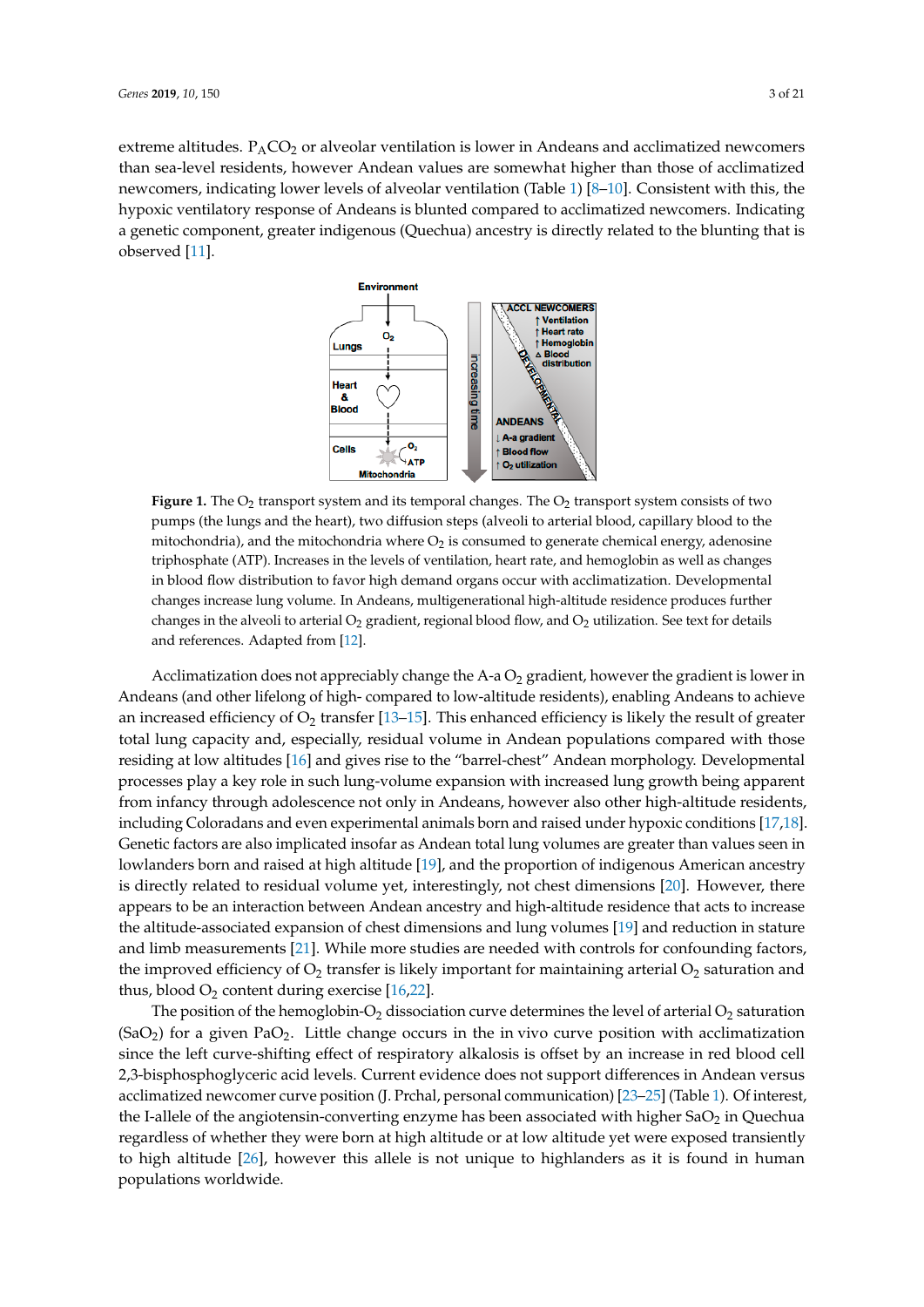Hemoglobin levels rise with ascent to high altitude in both men and women, due initially to a contraction in plasma volume and subsequently to a rise in red blood cell production. Generally, hemoglobin levels in acclimatized newcomers are similar to those present in healthy Andeans (Table [1\)](#page-3-0). Urban values are higher than those of rural residents [\[27](#page-13-9)[,28\]](#page-13-10), perhaps due to dust exposure [\[29\]](#page-13-11) or the greater levels of admixture present in Andean mining communities [\[30\]](#page-13-12). While modest increases in hemoglobin and red cell production are considered beneficial at high altitude, excessive erythrocytosis is maladaptive; a detailed discussion of this topic is provided in Section [2.2.2.](#page-7-0)

Arterial  $O_2$  content (Ca $O_2$ ) is either measured directly or calculated using hemoglobin values (in gm/dL multiplied by 1.36, the mls of  $O_2$  bound per gm) multiplied by Sa $O_2$ , using a correction factor for dissolved  $O_2$ . Acclimatized newcomers re-establish the sea-level value of  $\sim$ 21 vol % due to their hyperventilation, which helps to overcome the initial fall in  $PaO<sub>2</sub>$ , and increased hemoglobin. Andean and acclimatized newcomers achieve similar  $CaO<sub>2</sub>$  levels due to the Andeans' narrower alveolar-arterial O<sub>2</sub> gradient offsetting their somewhat lower levels of ventilation.

## 2.1.2.  $O<sub>2</sub>$  Distribution

Acclimatized newcomers and Andeans have similar levels of cardiac output at a given workload, however values are lower at maximal exercise in both groups compared to sea level [\[31\]](#page-13-13). Despite considerable research, the cause of the reduction in maximal cardiac output remains unclear, leading some to suggest that cardiac output is actively suppressed by central nervous system factors [\[31,](#page-13-13)[32\]](#page-13-14). Decreased filling is unlikely since low- and high-altitude residents do not differ in terms of blood volume [\[33\]](#page-13-15). Increased afterload due to higher pulmonary arterial pressures could be a factor, however values are lower in healthy Andeans compared with acclimatized newcomers and systemic (left heart) pressures are modestly lower in Andeans yet cardiac output is similar [\[34](#page-13-16)[,35\]](#page-13-17). While continuing to be debated, a substantial number of studies indicate that Andeans have higher maximal  $O<sub>2</sub>$  consumption than acclimatized newcomers and less altitude-associated decrement [\[36\]](#page-13-18).

| Variable                                           | Acclimatized<br>Newcomer | Andean            | Andean versus<br>Accl newcomer |
|----------------------------------------------------|--------------------------|-------------------|--------------------------------|
| $P_ACO_2$ , mmHg                                   | 30[8]                    | Higher $[8,32]$   | $\uparrow \omega$              |
| A-a $O_2$ , mmHg                                   | $7-11$ [14,15]           | Lower $[4,15]$    | ∿                              |
| SaO <sub>2</sub> , $\%$                            | 92 [16,19,37]            | Same [9,37-40]    | $\cong$                        |
| Hemoglobin, g/dL                                   | $17.6$ [16,19]           | Same [9,17,21]    | $\cong$                        |
| CaO <sub>2</sub> , vol $\frac{1}{6}$ <sup>11</sup> | $21$ [16,19]             | Same [19]         | $\simeq$                       |
| Ppa hypoxic response                               | Present                  | Intermediate [41] | ↵                              |
| Brain blood flow velocity, cm/s                    | 27 [42]                  | 18% [39]          | ∿                              |
| Uterine artery blood flow,<br>mL/min               | 269 [43]                 | Higher [43]       |                                |

<span id="page-3-0"></span>**Table 1.** Determinants of  $\mathrm{O}_2$  transport in long-term highland groups and acclimatized newcomers at ~3600–4300 m.

Abbreviations: A-a DO<sub>2</sub> = alveolar to arterial O<sub>2</sub> diffusion gradient, Accl = acclimatized, CaO<sub>2</sub> = arterial O<sub>2</sub> content,  $P_ACO_2$  or  $P_{ET}CO_2$  = alveolar or end-tidal PCO<sub>2</sub>, Ppa = pulmonary arterial pressure, SaO<sub>2</sub> = arterial O<sub>2</sub> saturation. Numbers in the table are mean values or, in cases where few data are available, ranges. References are given in parentheses.

O<sup>2</sup> distribution is determined by regional blood flow. There is increased sympathetic nervous system stimulation in acclimatized lowlanders at high altitude which likely reduced blood flow to the periphery  $[44,45]$  $[44,45]$ . Blood flow to the leg and fractional  $O<sub>2</sub>$  extraction during exercise are reduced in Andeans compared with acclimatized lowlanders as a result of blood being diverted to other tissues [\[46\]](#page-14-7). Blood flow velocity through the internal carotid, middle cerebral, and vertebral arteries has been used as indices of brain blood flow; however it should be recognized that blood flow is also a function of the vessel diameter or cross-sectional area. Highland Andeans appear to have lower resting middle cerebral flow velocities than at low altitude, however unchanged  $O<sub>2</sub>$  delivery due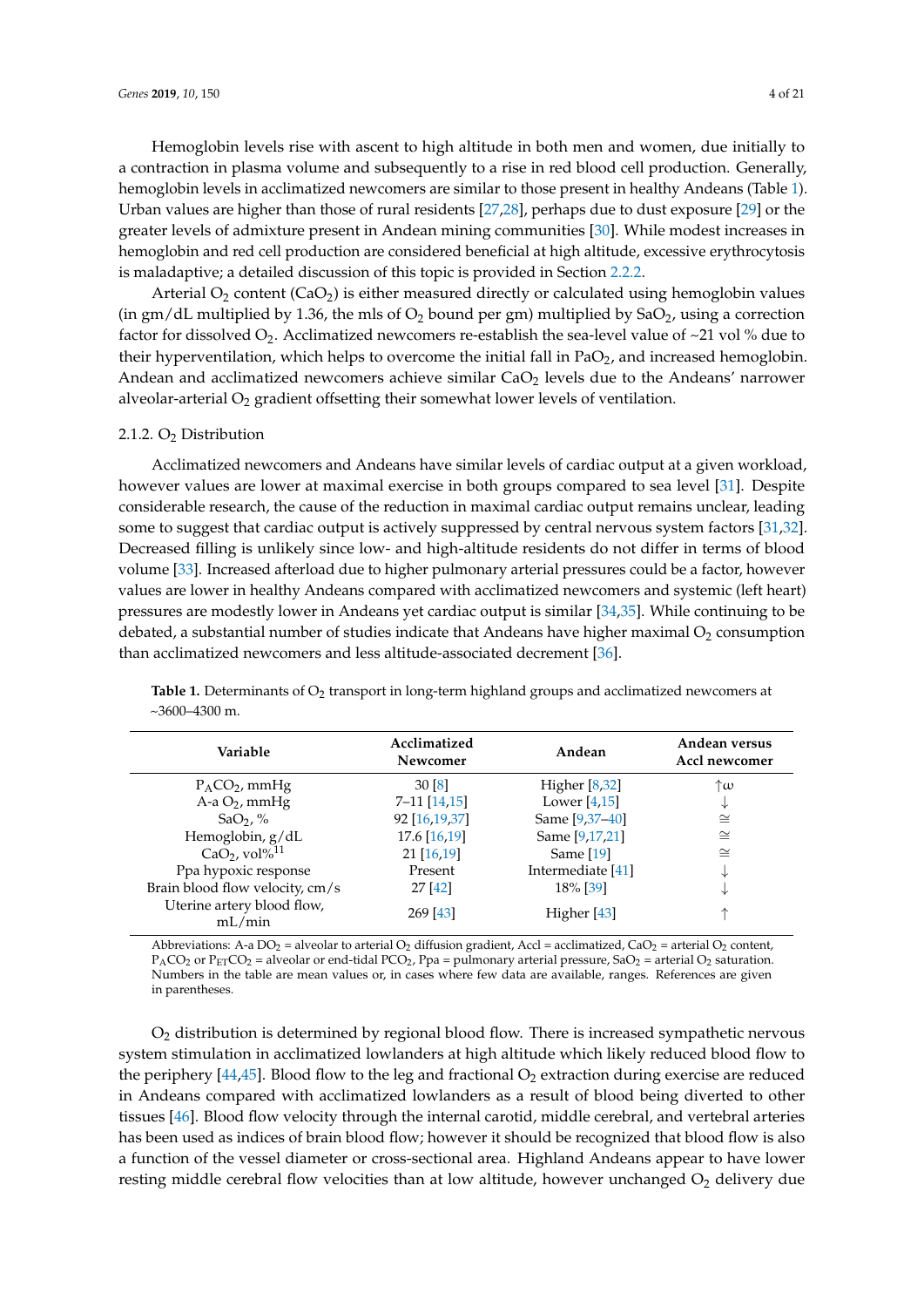to higher hemoglobin levels [\[39,](#page-14-3)[47\]](#page-14-8) (Table [1\)](#page-3-0); the adaptive significance of reduced middle cerebral blood flow, however, is not clear. Cerebral blood vessels are highly responsive to blood gas changes or bioactive molecules such as NO. Andeans had less middle cerebral artery vasodilator response to hypoxia or NO at high compared to low altitude, and less vasoconstrictor response to hypocapnia than Sherpa [\[48\]](#page-14-9); however whether such responses differed from those of acclimatized newcomers was not studied. Compared to acclimatized lowlanders, Andeans distribute a larger proportion of pelvic blood flow to the uteroplacental circulation during pregnancy, which in turn raises uterine artery blood flow and uteroplacental  $O_2$  delivery  $[49-51]$  $[49-51]$  (Table [1\)](#page-3-0). Andean protection was accompanied by greater antioxidant levels and more angiogenic relative to anti-angiogenic substances [\[52](#page-14-12)[,53\]](#page-14-13). Developmental factors were not responsible since the Andeans' uterine artery blood flow was greater than that seen in Europeans who were born and raised at high altitude [\[54\]](#page-14-14). Cortisol levels are also lower in pregnant Andeans than acclimatized newcomers [\[55\]](#page-14-15), perhaps reflecting less sympathetic stimulation. Greater vascularity, as observed in the placental [\[56\]](#page-15-0) and the skin microcirculation in neonates [\[57\]](#page-15-1), both could also increase blood flow.

## 2.1.3.  $O_2$  Utilization

O<sup>2</sup> delivery to the mitochondria generates chemical energy or ATP (adenosine triphosphate) (Figure [1\)](#page-2-0). Of interest is that the efficiency with which ATP is produced varies by fuel source. Specifically, the metabolism of carbohydrates (glucose, glycogen) generates 25–50% more ATP per mole of  $O_2$  consumed than is the case with the use of free fatty acids or lipids [\[58\]](#page-15-2). Carbohydrates become the preferred fuel in males after three weeks of altitude acclimatization [\[59\]](#page-15-3); however, interestingly, not for females [\[60\]](#page-15-4). Only a few studies have been performed in long-term high-altitude residents. Specifically, using positron emission tomography to measure heart metabolism, Hochachka and co-workers found greater reliance on carbohydrate metabolism in Quechua males studied at sea level and 50–60% more ATP produced per mole of  $O_2$  consumption compared with lowlanders [\[58\]](#page-15-2). The authors concluded that Quechua hearts displayed increased  $O<sub>2</sub>$  efficiency, representing a biochemical adaptation for defending against hypoxia [\[32\]](#page-13-14). Residence at high altitude also alters glucose metabolism. Glucose uptake is increased, glucose tolerance is improved, and consequently, venous glucose levels are lower at high altitude [\[61,](#page-15-5)[62\]](#page-15-6) as well as in pregnant Andeans [\[63\]](#page-15-7); this was interpreted as reflecting greater placenta glucose uptake in order to spare  $O_2$  for fetal consumption [\[64\]](#page-15-8).

In summary, the several unique  $O_2$  transport characteristics of Andeans compared to acclimatized newcomers that are not due to developmental factors—namely, lower alveolar ventilation, lower pulmonary vasoconstrictor response, larger lung volumes, higher uterine artery and possibly lower middle cerebral blood flow, less altitude decrement in maximal exercise  $O_2$  consumption, and more efficient cardiac  $O_2$  utilization—suggest a greater efficiency of  $O_2$  transfer and utilization and are consistent with the likelihood of Andean genetic adaptation to high altitude.

## *2.2. Genomic Evidence of Andean High Altitude Adaptation*

Direct evidence for Andean genetic adaptation to high altitude comes from single nucleotide polymorphism (SNP) genome scans and sequencing studies that have identified genomic regions with evidence of recent positive selection (Table [2\)](#page-5-0). Genes that regulate or are regulated by the hypoxia-inducible factor (HIF) pathway have been of particular interest. HIF consists of two  $\alpha$ -subunits (HIF1 $\alpha$  and HIF2 $\alpha$ ) and a constitutively expressed  $\beta$ -subunit [\[65](#page-15-9)[,66\]](#page-15-10). In normoxia, O<sub>2</sub>-dependent negative regulators of HIF called prolyl hydroxylases (PHDs) enable the hydroxylation of proline residues of HIF1/2 $\alpha$  subunits [\[67\]](#page-15-11); this promotes the binding of von Hippel-Lindau tumor suppressor (vHL) protein and, subsequently, degrades the HIF1/2 $\alpha$  [\[68](#page-15-12)[,69\]](#page-15-13). In a hypoxic environment, HIF1/2 $\alpha$ are not hydroxylated by PH and therefore escape recognition by vHL, allowing these subunits to bind with hypoxia responsive elements (HRE) within gene promoters and associated cofactors to initiate HIF-regulated gene transcription [\[70\]](#page-15-14). While there are more than 100 genes containing response elements to which HIF can bind, existing SNP data indicate that the HIF-pathway has not been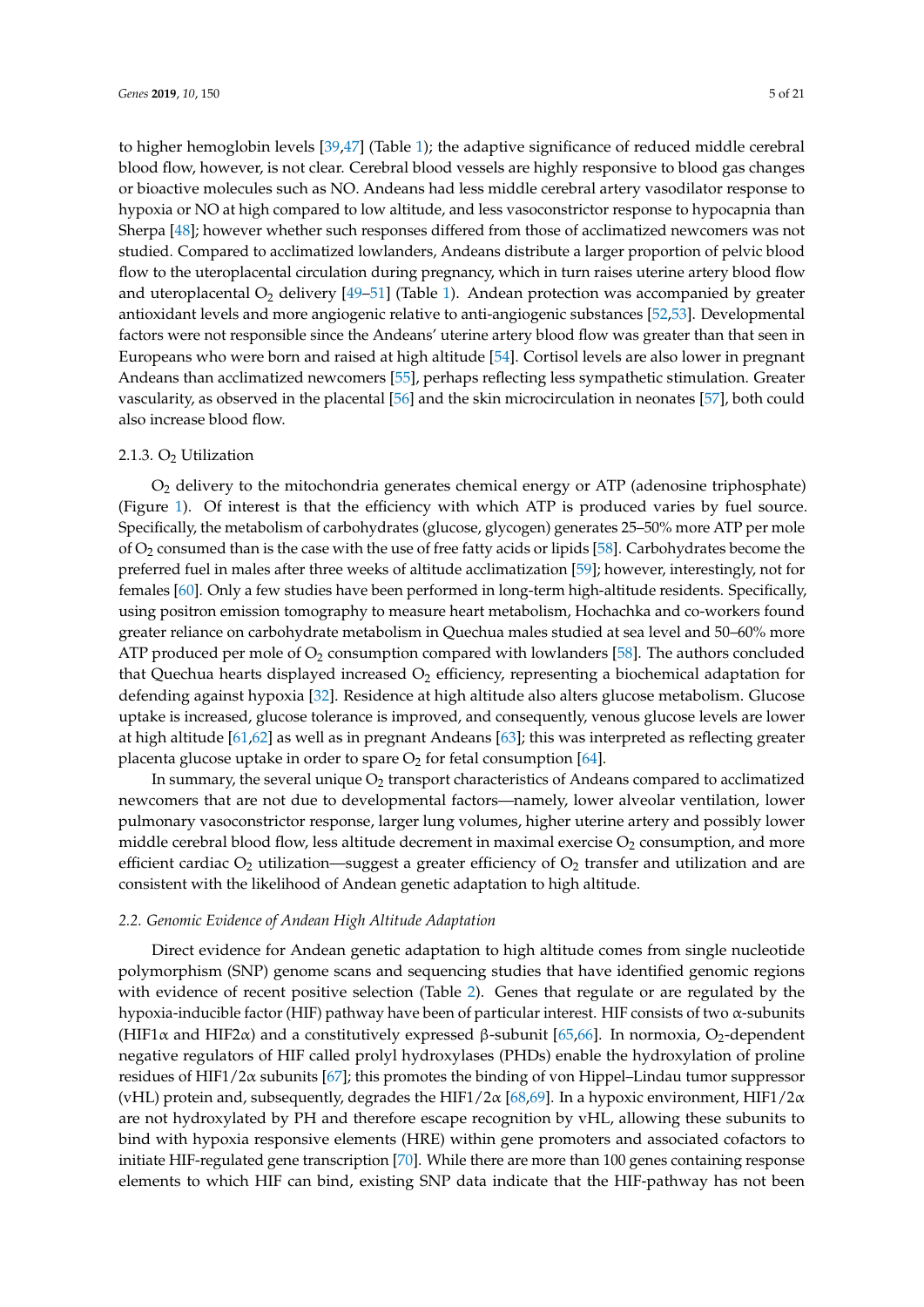disproportionately acted upon by natural selection [\[71\]](#page-15-15). Further, not all  $O<sub>2</sub>$ -sensitive genes contain HREs. Therefore HIF, while certainly central for governing transcriptional responses to hypoxia, is not the *only* regulator of molecular responses to changes in  $O_2$  tension.

| AS3MT [72]<br><b>BRINP3</b> [73]<br>CLC [72]<br>DUOX2 [72] | EDNRA [71,74]<br>EGLN1 [71,74]<br>ELTD1 [75]<br>$ET-1$ [76]<br>FAM213A [77] | NOS2 [71,73,74]<br>PRKAA1 [71,74]<br>SFTPD [77]<br>SP <sub>100</sub> [72] | TBX5 [73]<br>TMEM38B [72]<br>TP53 pathway [78]<br>VEGFB <sub>[75]</sub> |
|------------------------------------------------------------|-----------------------------------------------------------------------------|---------------------------------------------------------------------------|-------------------------------------------------------------------------|
|------------------------------------------------------------|-----------------------------------------------------------------------------|---------------------------------------------------------------------------|-------------------------------------------------------------------------|

<span id="page-5-0"></span>**Table 2.** Autosomal gene regions acted upon by natural selection in Andean populations.

Abbreviations: *AS3MT* = arsenite 3 methyltransferase; *BRINP3* = BMP/retinoic acid inducible neural specific 3; *CLC* = galectin-10; *DUOX2* = dual oxidase 2; *EDNRA* = endothelin receptor type A; *EGLN1* = egl-9 family hypoxia inducible factor 1; *ELTD1* = adhesion G protein-coupled receptor L4; FAM213A = family with sequence similarity 213 member A; *NOS2* = nitric oxide synthase 2; *PRKAA1* = protein kinase AMP-activated, α 1 catalytic subunit; *SFTPD* = surfactant protein D; *SP100* = SP100 nuclear antigen; *TBX5* = T-box 5; *TMEM38B* = transmembrane protein 38B; *TP53* = tumor protein p53; *VEGFB* = vascular endothelial growth factor B.

The first genome scan to study high-altitude adaptation was performed in Andeans residing in Bolivia [\[76\]](#page-16-1); however to date, there have been fewer studies in Andeans than Tibetans. The peopling of the Andes appears to have begun 12,000 or more years ago [\[1](#page-12-0)[,2,](#page-12-1)[79\]](#page-16-4), a timeframe that would be expected to permit the natural selection of genes that have at least a modest effect on reproductive success. Just one gene, *EGLN1,* has thus far been identified as being acted upon by natural selection in both Andeans and Tibetans [\[71\]](#page-15-15). Among Andeans, several other genes showing evidence of natural selection have been identified, including some involved in vasoregulation (*PRKAA1*, *NOS2*), vascular growth (*VEGFB*, *ELTD1*), cerebral blood flow (*CBS*), and oxidative defense (*FAM213A*) [\[71,](#page-15-15)[75,](#page-16-0)[77\]](#page-16-2) (Table [2\)](#page-5-0). There has just been one whole-genome sequencing study in Andeans to date; it identified three gene regions—*BRINP3*, *NOS2*, and *TBX5*—with just one (*NOS2*) having been identified previously in a SNP scan [\[71\]](#page-15-15). These genes have previously been associated with cardiovascular function, however not hypoxia-sensing [\[73\]](#page-15-17). Of note, while we commented above on the role of genetic and developmental factors for the larger lung volumes seen in Andeans, no study to the best of our knowledge has sought to determine the relationship of such morphological variation with any of the gene regions identified as having been acted upon by natural selection.

To determine whether genomic regions acted upon by natural selection provide an adaptive advantage in the high-altitude environment, it is essential to understand the functional consequences of the variants identified. Residence at high altitudes poses several challenges for reproductive success; such challenges occur during the perinatal (i.e., from conception through infancy), adolescent, and adult periods, with the heaviest concentration occurring during perinatal life (Figure [2\)](#page-6-0).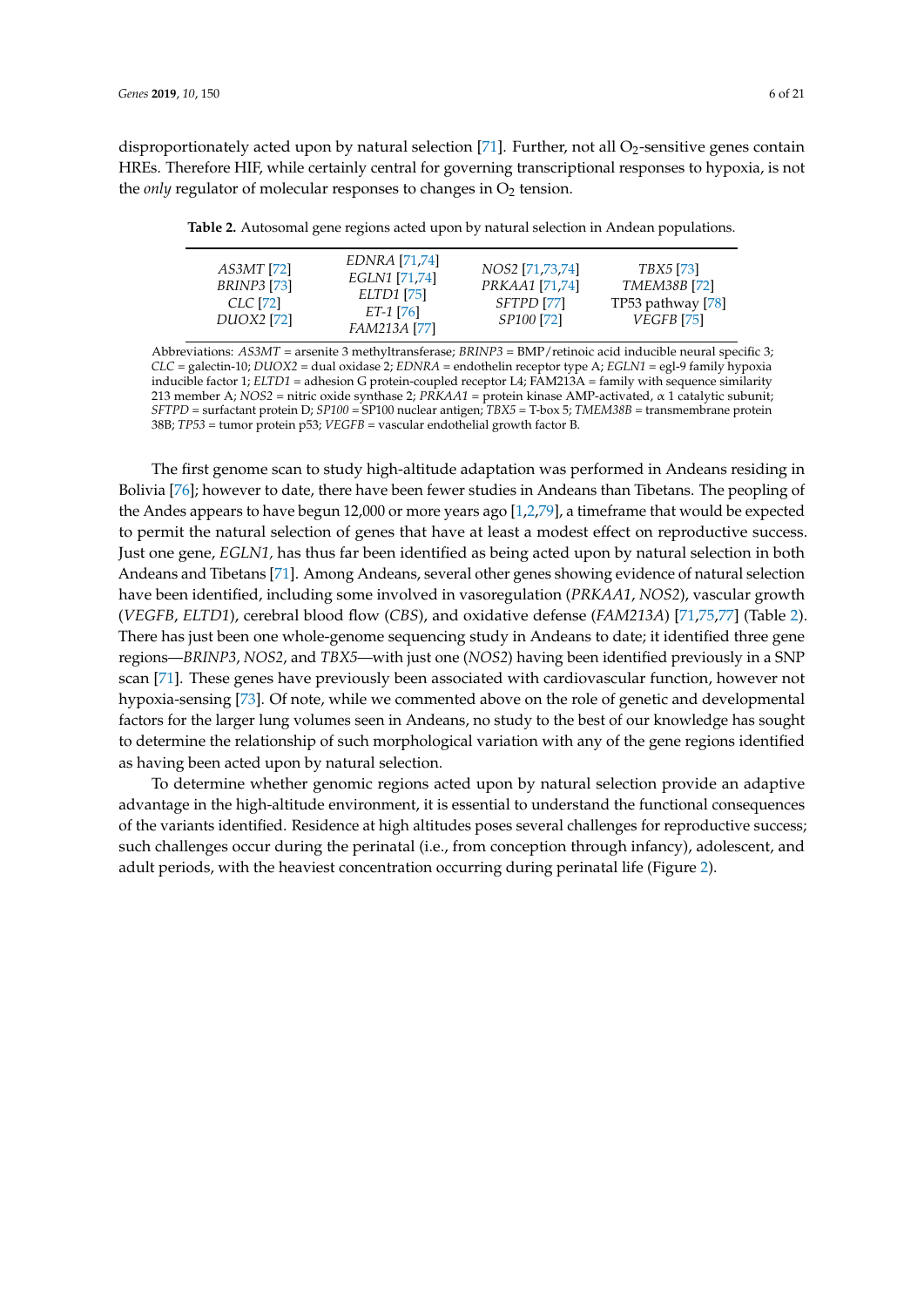# **ADAPTIVE CHALLENGES OF HIGH ALTITUDE**

<span id="page-6-0"></span>

**Figure 2.** Adaptive challenges or those affecting reproductive success occur at high altitudes at **Figure 2.** Adaptive challenges or those affecting reproductive success occur at high altitudes at multiple times across the lifespan. About half the cluster during the perinatal period or that from multiple times across the lifespan. About half the cluster during the perinatal period or that from gestation through to the first week of postnatal life, with the remainder occurring during adolescence gestation through to the first week of postnatal life, with the remainder occurring during adolescence or adulthood (see text for references). Adapted from [\[12\]](#page-12-9).

# 2.2.1. Perinatal Complications 2.2.1. Perinatal Complications

Residence at high altitude reduces birth weight as the result of slowed fetal growth rather than Residence at high altitude reduces birth weight as the result of slowed fetal growth rather than shortened gestation [80,81]. Andean infants have half as much birth-weight reduction at high altitude shortened gestation [\[8](#page-16-5)[0,81](#page-16-6)]. Andean infants have half as much birth-weight reduction at high altitude as acclimatized newcomers (Fig[ure](#page-6-1) 3A), with the magnitude of protection being greater in the Andean populations in the southern (southern Peru, Bolivian) compared to the more northerly region, likely reflecting the duration of high-altitude residence and the extent of forced migration by Incan rulers as well as foreign [adm](#page-16-7)ixture [82]. Andean protection from altitude-associated reductions in birth weight is directly related to the amount of indigenous American, specifically [And](#page-16-8)[ean](#page-16-9), ancestry [83-85], suggesting genetic involvement. Enhanced uteroplacental blood flow and  $O_2$  delivery, resulting in part from a larger pregnancy-associated rise in uterine artery diameter [\[50,](#page-14-16)[51,](#page-14-11)[86,](#page-16-10)[87\]](#page-16-11), is an important factor contributing to Andean protection from fetal growth reductions at high altitude. Numerous studies have shown associations between low uterine artery blood flows, decreased birth weights, and fetal demise [51,88-90], supporting the likelihood that maintenance of high uterine artery blood flow is important for normal fetal growth at high altitude. Greater blood flow, not  $CaO<sub>2</sub>$ , is responsible for raising uteroplacental  $O_2$  delivery since Ca $O_2$  is si[mil](#page-14-11)[ar](#page-16-10) in Andeans and newcomers [51,86]. Placental factors may also be involved since placenta weight, both absolute and relative to fetal weight, is greater in Andea[ns th](#page-14-0)an acclimatized newcomers [40], and Andean placentas have enhanced villous capilla[riza](#page-16-14)tion and vascular remodeling [91].

<span id="page-6-1"></span>

birth weight compared with Europeans or Han Chinese (see text for details and [\[78\]](#page-16-3) for original references). **B**: prevalence of chronic mountain sickness (CMS) is markedly less in Tibetans than similarly aged men from various ancestry groups residing at the altitudes shown. [Adapted from Niermeyer et al. [78] with permission from SAGE Publications.]. **Figure 3. A.** Tibetans and Andeans have approximately half the altitude-associated reduction in infant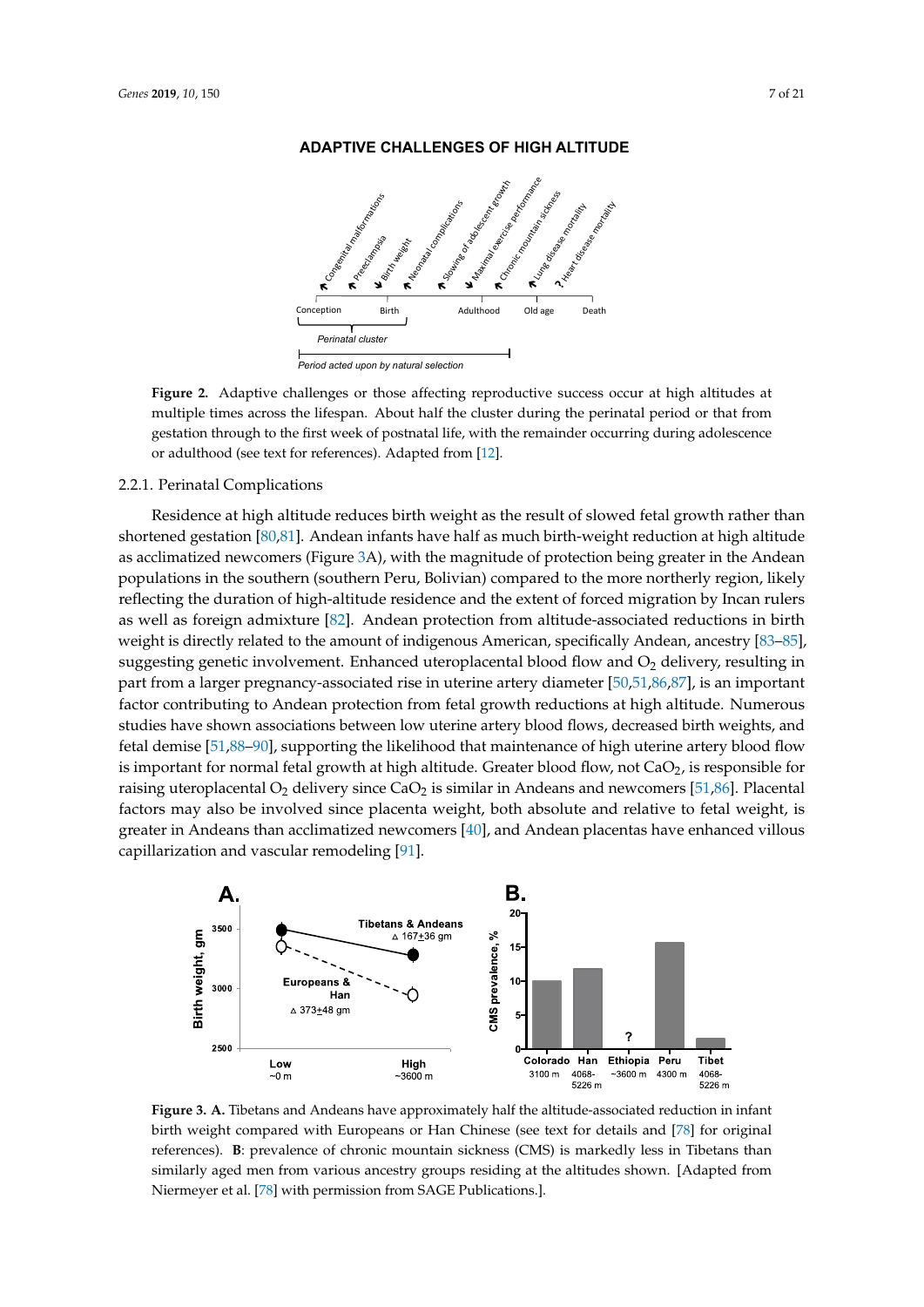flows [\[55\]](#page-14-15).

High altitude also increases the incidence of preeclampsia, an effect that contributes to the altitude-associated decline in birth weight. Preeclampsia is a multisystem vascular disease of placental origin that complicates roughly 8.5 million pregnancies worldwide each year. It not only poses a threat to maternal and perinatal survival but also increases the risk of cardiovascular disease in affected mothers and offspring later in life [\[92–](#page-16-15)[97\]](#page-17-0). Existing evidence suggests that high-altitude residence increases the incidence of preeclampsia in Andeans as well as acclimatized newcomers [\[98–](#page-17-1)[100\]](#page-17-2). However, the lack of systematic assessment of diagnostic criteria and vital-statistic databases in Andean countries has thus far prevented determination as to whether indigenous women are relatively protected compared with acclimatized newcomers. Supporting such a possibility, sFlt-1 levels and sFlt-1/PLGF ratios are lower in pregnant Andeans compared with Europeans living at the same altitudes [\[53\]](#page-14-13), both of which are protective against preeclampsia [\[101\]](#page-17-3). Andeans may also benefit from higher antioxidants levels [\[52\]](#page-14-12) as well as higher levels of progesterone, estrone, 17-β estradiol, and estriol [\[55\]](#page-14-15). Andean pregnant women also have lower cortisol levels than Europeans, with their

Given that compromised fetal growth raises the risk of perinatal mortality, an outcome of direct relevance for reproductive success, we tested the relationship between birth weight and 63 single nucleotide polymorphisms in 16 genes with evidence of natural selection at high altitude while making corrections for multiple comparisons [\[102\]](#page-17-4). Several SNPs near *PRKAA1* (coding for the α-1 catalytic subunit of adenosine monophosphate kinase, AMPK) and *EDNRA* (coding the vascular smooth muscle cell endothelin receptor A) were associated with the preservation of birth weight at high altitude; however only *PRKAA1* was also associated with larger uterine artery diameters. In addition, the expression of mTOR-pathway genes in circulating peripheral blood mononuclear cells—a pathway known to play a crucial role in mediating the effects of hypoxia, nutrient restriction, and other factors on fetal growth—differed in women with versus without the selected-for maternal *PRKAA1* genotype, suggesting that AMPK may play an important role in vascular adaptation to pregnancy [\[103](#page-17-5)[–105\]](#page-17-6).

lower cortisol and higher estriol levels being associated with greater uterine artery diameter and blood

Limited data suggest that native compared with acclimatized newcomer groups have better neonatal outcomes. Perinatal mortality is generally higher at high than low altitudes in South America, with the altitude-associated increase being least in the regions of Peru where populations have lived the longest [\[82\]](#page-16-7). Infants of mixed Native American and European ancestry residing at high altitudes in Bolivia spent ~80% of the night with  $SaO<sub>2</sub>$  values below 90%, with lower proportions of the night being seen in children and adolescents [\[106\]](#page-17-7), but sample sizes and composition were not sufficient to address the possible differences between ancestry groups.

#### <span id="page-7-0"></span>2.2.2. Chronic Mountain Sickness

Slight elevations of red cell mass increase arterial  $O<sub>2</sub>$  content under conditions of ambient hypoxia. In contrast, however, excessive red blood cell production, as observed in chronic mountain sickness (CMS), increases in blood viscosity and impairs blood flow and  $O<sub>2</sub>$  delivery to tissues [\[73\]](#page-15-17); for this reason, excessive erythrocytosis is considered to be maladaptive. CMS has long been known to occur at high altitudes [\[107\]](#page-17-8) and can lead to pulmonary hypertension and right or left heart failure. While such deaths typically occur after the end of the reproductive period, the disease begins in early adulthood and may impact fitness given that affected individuals are no longer able to engage in normal daily activities [\[108,](#page-17-9)[109\]](#page-17-10).

CMS prevalence varies between highland resident populations (Figure [3B](#page-6-1)). For instance, CMS has been reported to occur in ~10% of Andean, Coloradan, or Han males over the age of 30 or post-menopausal females, while a smaller proportion of Tibetans are affected [\[28](#page-13-10)[,110\]](#page-17-11) and, to date, CMS has not yet been reported in Ethiopians [\[38](#page-14-17)[,111\]](#page-17-12). CMS has a gradual onset, being seen in 15–25 year old males as preclinical CMS, defined as >2 standard deviations above the mean hemoglobin level or 18.3  $g/dL$ , together with accompanying signs or symptoms [\[108\]](#page-17-9) and worsening with advancing age [\[109](#page-17-10)[,112](#page-17-13)[,113\]](#page-18-0). Persons with CMS have lower levels of ventilation than acclimatized newcomers;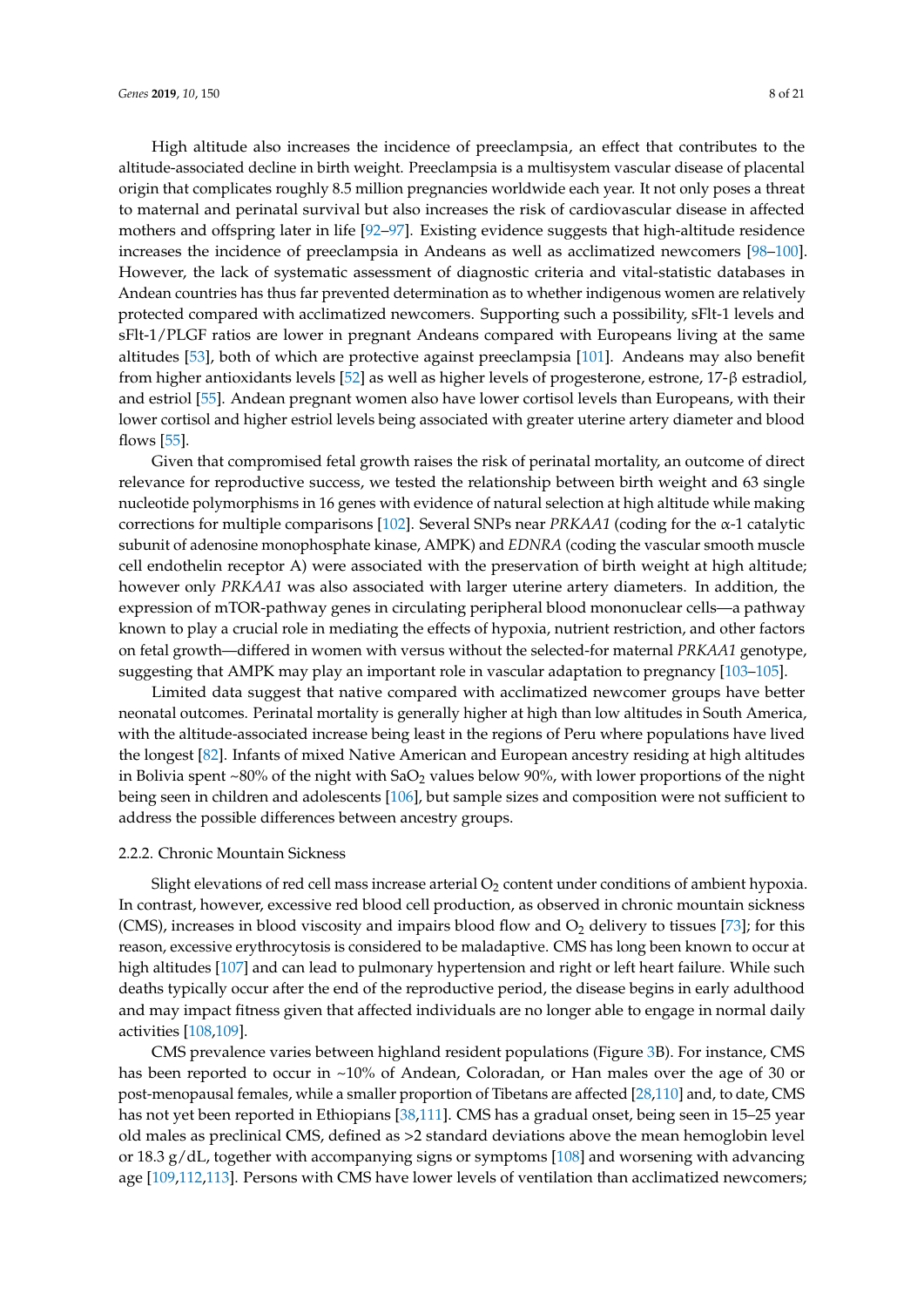however this is also true for healthy Andeans, suggesting that hypoventilation may be necessary yet not sufficient for the development of CMS. Breathing during sleep is likely a key component, with sleep-disordered breathing (apneas, hypopneas) more common in both clinical and preclinical patients [\[108,](#page-17-9)[109,](#page-17-10)[114](#page-18-1)[–116\]](#page-18-2). Cerebral blood flow is also affected by sleep-disordered breathing [\[117\]](#page-18-3). The middle cerebral artery vasodilator response to NO is blunted, carotid artery intimal thickness greater, and flow-mediated brachial artery vasodilation is impaired in Andean men with versus without CMS [\[118\]](#page-18-4). Early-life hypoxic exposures may also play a role. Adults with exaggerated hypoxia as neonates showed higher pulmonary arterial pressures during acute-altitude exposure [\[119\]](#page-18-5). Compared with healthy controls, high-altitude residents with CMS were more often small-for-gestational age [\[112\]](#page-17-13), born to a preeclamptic mother, or to have experienced exaggerated neonatal hypoxia [\[109\]](#page-17-10). Thus, perhaps hypoxic or oxidative injury during perinatal life predisposes individuals to develop CMS later in life due to impaired pulmonary or cerebral vascular development.

With respect to genetic factors in CMS, *EGLN1*, and *EPAS1*, variants related to hemoglobin levels in Tibetans are not so related in Andeans [\[120\]](#page-18-6), suggesting that these specific variants may not be involved in increasing Andean susceptibility. A limited whole genome sequencing comparison of 10 men with versus 10 men without CMS identified 11 regions that differed by CMS status [\[121\]](#page-18-7). Using a fibroblast cell-culture model, acute hypoxia upregulated two of these genes' transcriptional responses (*SENP1* and *ANP32D*, known to play roles in regulating erythropoiesis and cellular metabolism, respectively) in CMS patients, but not in controls. The association between *SENP1* and CMS (however not *ANP32D*) was replicated in a larger sample of CMS and control residents of 4338 m [\[122\]](#page-18-8). Other genes, such as *SENP1* which codes for a protease that rescues HIF1alpha from degradation, have also been suggested to play a role in increasing susceptibility to CMS [\[123\]](#page-18-9).

## **3. Speculation on the Role of Epigenetics for Andean High-Altitude Adaptation**

Genomic studies are well positioned to reveal functional links between genetic regions that appear to have been subject to recent positive selection and adaptive phenotypes of highland populations. It is critical, however, to recognize that phenotypes are the objects on which selective pressures act and are seldom the product of genetic factors alone. Complex phenotypes most often arise through gene-gene and gene-environment interactions, as well as the functional interaction of the genome and epigenome. Epigenetic marks are non-sequence-based features of the genome that are vital for coordinating transcriptional responses to environmental stimuli. In this way, the epigenome acts as an interface through which genetic sequence is "translated" to generate physiological responses to shifting biological or environmental conditions. This section presents evidence supporting the possibility that epigenetic processes contribute to human high-altitude adaptation, emphasizing the role of epigenetics for transcriptional and developmental responses to limited oxygen availability, epigenetic inheritance, and genome-epigenome interactions. Existing literature largely focuses on transient epigenetic effects. However, several recent investigations have explored mechanisms for epigenetic inheritance and the importance of genome-epigenome interactions for driving physiologic responses and phenotype. Taken together, this work indicates that epigenetic modifications could provide a mechanism for the rapid acquisition of potentially heritable features. This flexibility, itself, could be viewed as a selective advantage during periods of rapid environmental change or periods of the lifespan, such as the perinatal life or pregnancy which require widespread physiological changes over a short time period [\[124\]](#page-18-10).

Numerous epigenetic mechanisms exist, such as DNA methylation, histone modification, RNA-based mechanisms, and histone variants. DNA methylation, the most well-studied epigenetic modification in humans, is defined by the addition of a methyl group to cytosine residues within CpG dinucleotides. Research has predominantly focused on DNA methylation because of its central involvement in the regulation of gene transcription, genomic imprinting, and the silencing of repetitive DNA elements [\[125,](#page-18-11)[126\]](#page-18-12). While the majority of CpG sites across the human genome are methylated [\[127](#page-18-13)[,128\]](#page-18-14), genomic "islands" of high CpG density ("CpG islands") are scattered throughout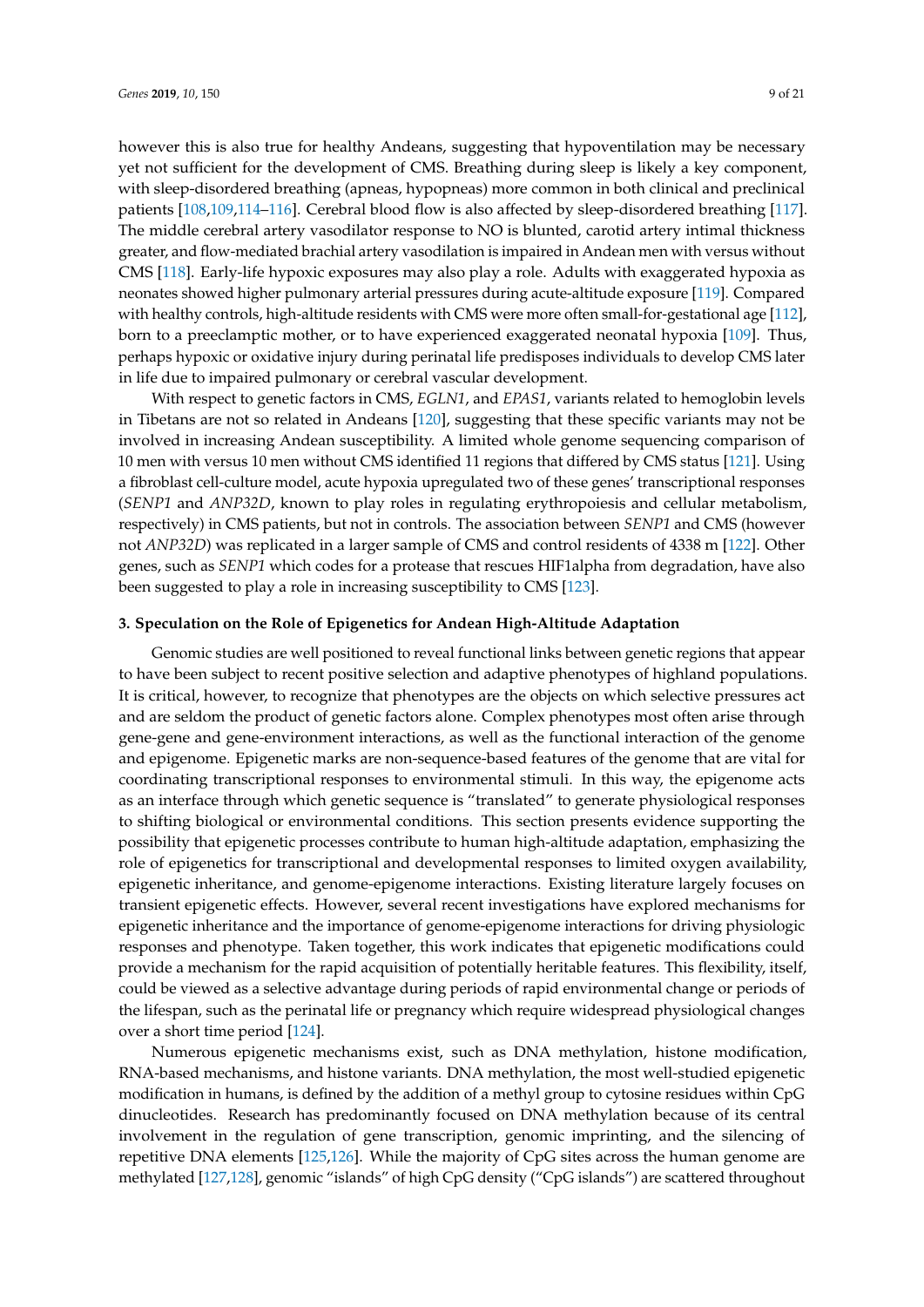the genome. These regions are generally devoid of methylation, thereby allowing for transcription factor binding and active gene transcription. Hypermethylation of CpG sites within CpG islands typically impedes transcription factor binding, thereby establishing a dormant chromatin state [\[129\]](#page-18-15). However, the methylation state of CpG sites within enhancers, gene bodies [\[130,](#page-18-16)[131\]](#page-18-17), and low-density CpG regions [\[132\]](#page-18-18) also influences gene expression and alternative splicing.

# *3.1. Epigenetics and Transcriptional Responses to Hypoxia*

Epigenetic processes are essential to the regulation of the HIF transcriptional program by, for instance, silencing HIF-stabilization genes, including von Hippel-Lindau (*VHL*) and *EPAS1* [\[133,](#page-19-0)[134\]](#page-19-1). De novo methylation of *EPAS1* promoter CpG sites by DNA methyltransferase 3a also prohibits HIF2 $\alpha$ -mediated gene expression under hypoxic conditions [\[134\]](#page-19-1). DNA methylation events also govern the hypoxic-induction of erythropoietin, a pleiotropic cytokine that is recognized as the central driver of red blood cell production [\[135\]](#page-19-2). Moreover, enzymes that alter the epigenetic status of histones and cytosine residues (histone acetyltransferases and demethylases, respectively) are regulated, in part, by hypoxia and are involved in determining chromatin conformation within and around HIF-binding sites [\[136](#page-19-3)[–138\]](#page-19-4). In this way, epigenomic marks would be expected to influence the "translation" of genomic sequence into physiological responses to acute hypoxic exposure and, potentially, durable phenotypic traits at high altitude [\[129,](#page-18-15)[139\]](#page-19-5). Following the same logic, interruption of epigenetic processes that are essential to regulate the HIF-transcriptional program could compromise or augment transcriptional responses that are important to sustain oxygenation under conditions of limited O<sub>2</sub> supply, such as at high altitude.

# *3.2. Epigenetics and the Developmental Programming of Physiological Responses to Hypoxia*

Epigenetic processes are considered central for the effects of intrauterine or early-life exposures on organ system development given the well-established role of epigenetics for determining cellular identity, their responsiveness to environmental and biological cues, and the particular vulnerability of the epigenome to environmental insults in early life. For instance, during embryonic development, the differentiation of genetically-identical pluripotent cells into hundreds of distinct cell types is driven largely via epigenetic mechanisms [\[140](#page-19-6)[,141\]](#page-19-7). Existing evidence suggests that the epigenome is involved in the effect of environmental exposures occurring during developmental periods to influence physiological responses to hypoxia in later life. In mice, intrauterine hypoxia induces hypermethylation of CpG motifs located within the protein kinase C epsilon promoter, a gene that encodes a protein known to enhance cardiovascular hemodynamics in ischemia-reperfusion injury, thereby reducing cardiac protein kinase C epsilon expression and, ultimately, increasing the risk of ischemia-reperfusion injury in later life [\[142](#page-19-8)[–144\]](#page-19-9). Other studies also support the involvement of epigenetic factors for the fetal programming of pulmonary vascular dysfunction. Maternal undernutrition in pregnancy, for example, exaggerates the affected offspring's pulmonary vascular response to hypoxia and modifies global DNA methylation of the lung [\[145\]](#page-19-10). Moreover, treatment of offspring with histone deacetylase inhibitors normalized pulmonary vascular function and DNA methylation status [\[145\]](#page-19-10).

Existing evidence indicates that perinatal hypoxia may also influence pulmonary vascular function at high altitude in humans. Specifically, lowlanders who experienced transient perinatal hypoxic pulmonary hypertension had an exaggerated pulmonary artery pressure response with high-altitude exposure (4559 m) as adults compared to lowlanders who did not experience hypoxic pulmonary hypertension during perinatal life [\[119\]](#page-18-5). Among Andeans residing in La Paz or El Alto, Bolivia (3600–4100 m), adverse oxygenation during perinatal life increases the risk of a preclinical form of CMS and attendant pulmonary vascular dysfunction during young adulthood [\[109\]](#page-17-10). Infants born to preeclamptic women at high altitudes also have higher basal pulmonary artery pressure [\[146\]](#page-19-11). Further, infants born to preeclamptic women who went on to develop abnormal pulmonary vascular function at high altitude during later life show unique methylation-expression relationships within numerous genes that are important for vascular function, suggesting that epigenetic effects may influence the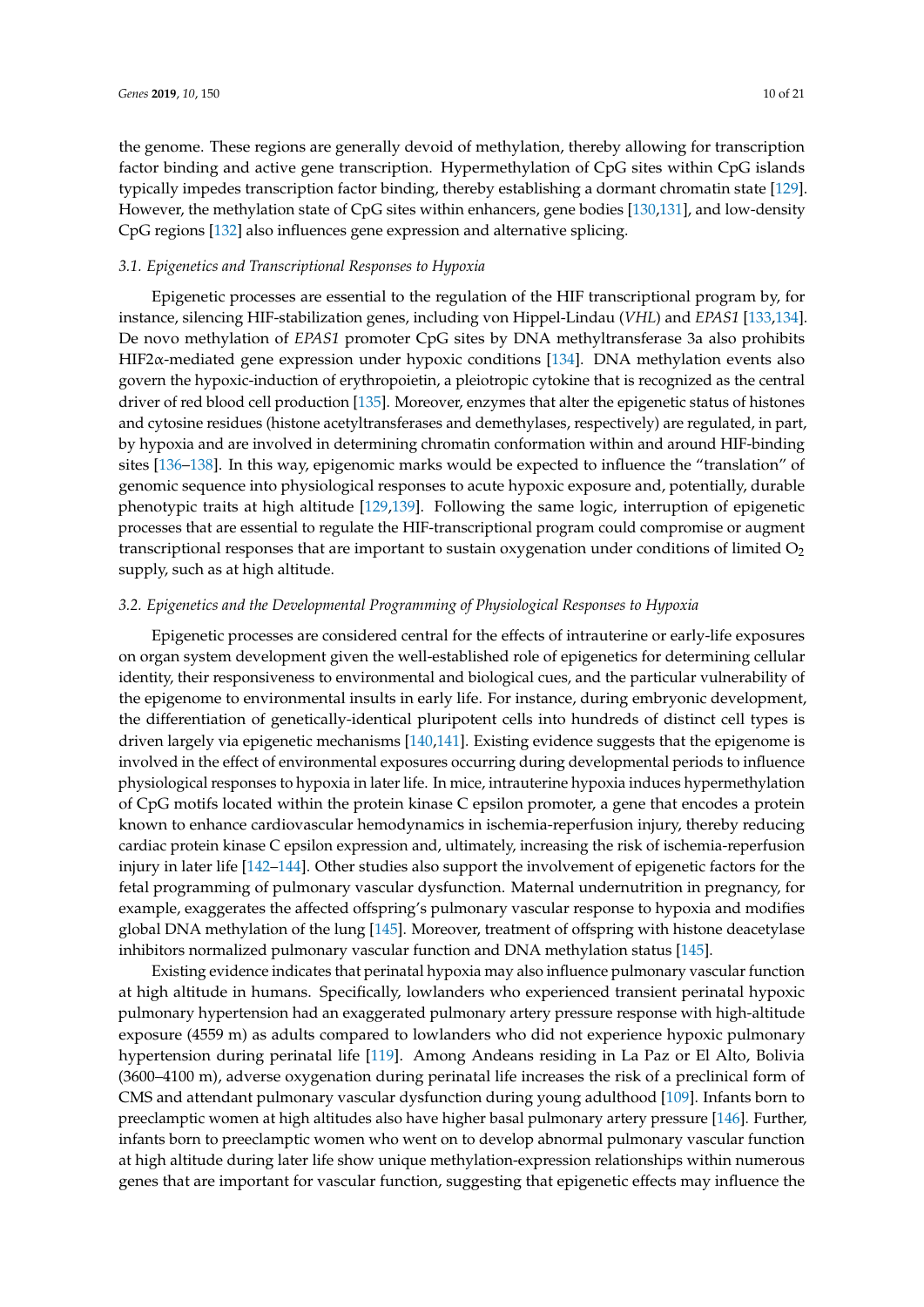relationship between pulmonary hypertension and preeclampsia [\[109\]](#page-17-10). While much work remains to be done, existing evidence supports the hypothesis that impaired perinatal oxygenation induces epigenetic modifications influencing physiological responses to hypoxia during adulthood.

# *3.3. Inheritance of Epigenetic Marks*

From an evolutionary point of view, the relevance of epigenetic marks or the capacity for epigenetic modification for human adaptation depends upon the heritability of epigenetic features themselves and/or the capacity for epigenetic modification in particular regions of the genome. Epigenetic heritability, that is the inheritance of epigenetic marks themselves, remains contentious primarily because non-imprinted genes undergo widespread, yet incomplete, epigenetic reprogramming prior to implantation [\[147\]](#page-19-12). However, existing literature supports the persistence of environmentally-induced DNA methylation changes across generations [\[145,](#page-19-10)[148,](#page-19-13)[149\]](#page-19-14) and the transmission of DNA methylation marks through the germline and somatic pathways [\[150\]](#page-19-15). Potential mechanisms for pure transgenerational epigenetic inheritance include constitutional epialleles (epigenetic marks that originate from the early embryo or parental germ line) that are, in some instances, retained across meiotic division [\[150\]](#page-19-15). One report further reveals that somatic epigenetic modifications may not need to be carried through the gamete intact, but may rather be transmitted via epigenetic-modifying RNA species [\[151\]](#page-19-16). Through this mechanism, heritable DNA methylation marks could avoid the widespread epigenetic reprogramming that occurs during early development. DNA methylation status is also heavily influenced by genetic variation, particularly within CpG motifs [\[152](#page-19-17)[–156\]](#page-20-0). One report indicated that up to 80% of genetic variants that disrupt CpG sites alter the methylation status of local CpG sites as well as those located up to 10 kb distant [\[157\]](#page-20-1).

In short, evidence supporting epigenetic heritability raises novel questions about how genetic sequence orchestrates physiological responses and durable adaptations to environmental exposures such as high altitude. Much work remains to be done in this area, particularly with respect to direct epigenetic inheritance. In the context of human adaptation, understanding the impact of putatively adaptive genetic variants that modify CpG motifs on the epigenetic regulation of gene expression should be of particular interest.

# *3.4. Querying Genomic-Epigenomic Interactions in High-Altitude Populations*

As discussed above, SNPs that disrupt (or create) CpG sites are important determinants of epigenetic capacity or, in other words, the potential for epigenetic regulation of gene expression. Prior work has speculated that epigenetics may be involved in high-altitude acclimatization and adaptation [\[158\]](#page-20-2) and the development of hypoxia-associated pulmonary vascular dysfunction in high-altitude Andeans [\[159\]](#page-20-3). However, only three publications report site-specific DNA methylation differences in high-altitude populations [\[160–](#page-20-4)[162\]](#page-20-5), including one paper that presented the hypothesis that genetic variants showing evidence of recent positive selection in high-altitude populations could affect the capacity for the epigenetic modification of gene transcription under hypoxic conditions [\[162\]](#page-20-5). Specifically, Julian notes that nearly 40% of the putatively adaptive *EPAS1* SNPs in high-altitude populations modified CpG content [\[162\]](#page-20-5). This observation is important in the context of high altitude for several reasons. First, putatively adaptive *EPAS1* SNPs are apparent in high-altitude populations and have been associated with reduced hemoglobin concentrations in some native highland populations (i.e., Tibetans) [\[163\]](#page-20-6). Second, the *EPAS1* promoter lies entirely within a CpG island and is epigenetically regulated under hypoxic conditions [\[134\]](#page-19-1). Third, *EPAS1* encodes HIF-2 $\alpha$  and therefore may be of functional importance for adaptation to hypoxia. Finally, given that CpG-modifying SNPs can influence methylation [\[157\]](#page-20-1), heritable differences in CpG density may promote or inhibit the epigenetic modifications that influence transcriptional responses to environmental hypoxia. For instance, if a SNP were to decrease CG content in regulatory regions of the genome, there would be less (or no) opportunity for epigenetic regulation of gene expression via DNA methylation (i.e., less plasticity). Alternatively, a SNP that increased CG content in regulatory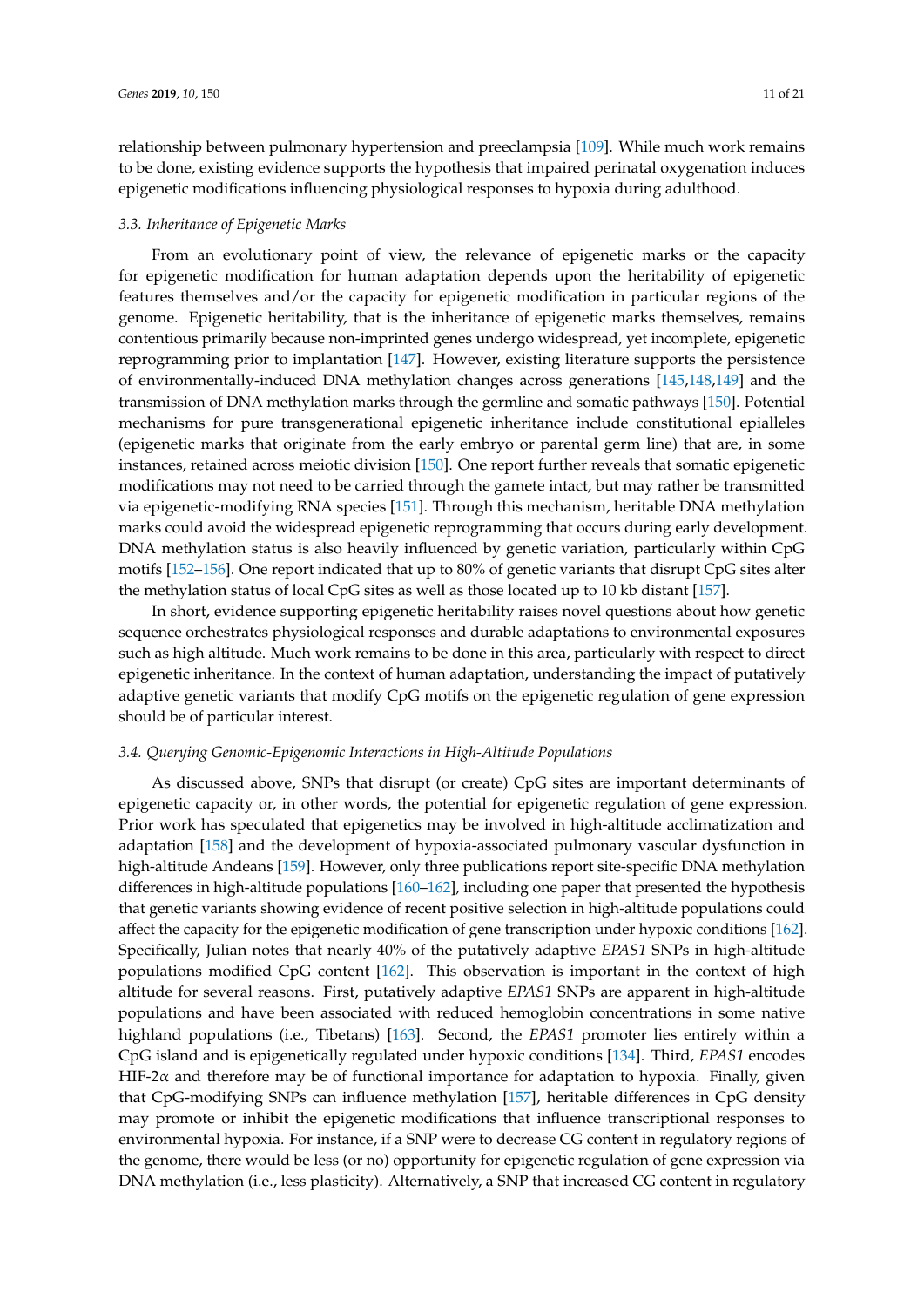regions may be more permissive of epigenetic regulation via DNA methylation (i.e., more plasticity). While this concept is provocative, it is also somewhat premature and requires further investigation.

Epigenomic processes may also contribute to maladaptive phenotypes of high-altitude populations, including CMS in highland Andeans. Julian contrasted peripheral blood mononuclear cell DNA methylation patterns between Andean men living in La Paz-El Alto, Bolivia who presented with a preclinical form of CMS and healthy controls [\[162\]](#page-20-5). Of the numerous differentially methylated regions identified, the most notable differentially methylated region (DMR) associated with preclinical CMS was the hypermethylation of *EGLN1* [\[162\]](#page-20-5), a gene that encodes PHD2. Given that PHD2 negatively regulates the HIF-transcriptional program via promoting the proteasomal degradation of HIF1/2 $\alpha$  [\[67\]](#page-15-11), the hypermethylation of *EGLN1* would be anticipated to diminish PHD2 expression and thereby enable the transcription of HIF-regulated genes such as erythropoietin. In support of the hypothesis that hypermethylation of *EGLN1* contributes to the excessive production of red blood cells in CMS, *EGLN1* inactivation in mice results in an overproduction of erythropoietin and polycythemia, and familial polycythemia in humans has been linked to *EGLN1* mutations [\[164–](#page-20-7)[166\]](#page-20-8). Further investigations are needed to not only test this hypothesis, however also to evaluate the functional importance of the DMRs identified.

## **4. Summary, Conclusions, and Directions for Future Work**

In summary, there are several unique  $O<sub>2</sub>$ -transport characteristics of Andeans compared to acclimatized or lifelong newcomer residents of high altitude. As reviewed above, these are lower alveolar ventilation, lower hypoxic pulmonary vasoconstrictor response, slightly larger lung volumes, higher uterine artery and possibly lower middle cerebral blood flows, less altitude decrement in maximal exercise  $O_2$  consumption, and more efficient cardiac  $O_2$  utilization. Collectively, these are suggestive of greater efficiency in  $O_2$  transfer and utilization; in turn, such differences between acclimatized or lifelong high-altitude residents support the existence of Andean genetic adaptation to high altitude.

Direct support for Andean genetic adaptation to high altitude comes from SNP genome scans and whole-genome sequencing studies. Genome scans can be performed at relatively low cost and in large numbers of persons, but only sample a small portion of the genome [\[1\]](#page-12-0). They have shown that natural selection has acted on a gene region that is involved in regulating the HIF-pathway, *EGLN1*, and on others that are not in the HIF-pathway yet are  $O_2$  sensitive, underscoring the importance of looking broadly at the range of genetic factors potentially involved. Whereas whole-genome scans are necessarily more complete, they are considerably more expensive and hence difficult to conduct in large numbers of persons. Thus more, especially high-coverage whole-genome sequencing studies, are needed. The one whole-genome scan to date indicates, intriguingly, that selection has acted not only on genes that are involved in  $O_2$  sensing, but also on those regulating cardiovascular responses to hypoxia [\[73\]](#page-15-17).

Future studies are also required to provide deeper exploration of the associations between selected-for genotypes and phenotypic traits that are likely to influence reproductive success. The inclusion of epigenomic factors in such studies is also vital as the few studies conducted to date indicate potentially key roles for epigenetic regulation of gene transcription in ways that could affect reproductive fitness. While functional studies on the impact of locus-specific methylation status remains challenging, the advent, for example, of genome-editing technologies such as the CRISPR/Cas-9 system permit the induction of targeted CpG methylation and demethylation events in vitro as well as in vivo experimental animal models [\[167\]](#page-20-9). Transcription Activator-Like Effector Nucleases (TALENs), another genome-editing technique, can also be used to target locus-specific CpG methylation sites [\[168](#page-20-10)[,169\]](#page-20-11). Using these strategies, future experimental models could be developed to determine whether hypomethylation or hypermethylation of specific CpG sites affect molecular and, ultimately, physiological function.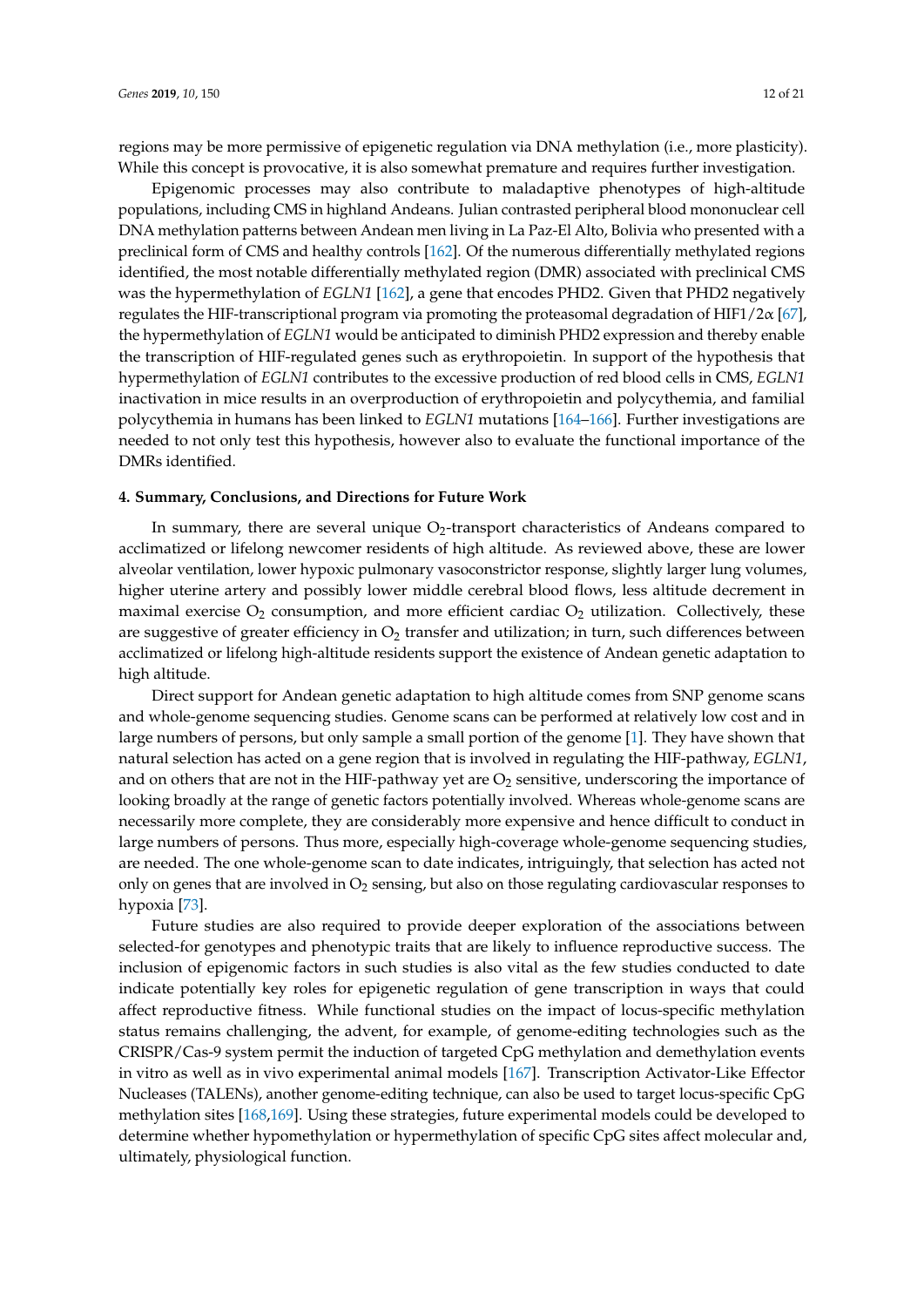In short, the singular nature of the hypoxic stress posed by residence at high altitudes together with the central role played by oxygenation for health and disease states during intrauterine and postnatal life continues to provide a unique study environment for advancing our understanding of the mechanisms underlying human adaptive potential and of human evolutionary processes. Ultimately, such studies can also benefit biomedical research with the identification of new therapeutic targets for treating or preventing  $O_2$  related diseases.

**Funding:** The authors are supported by the National Institutes of Health (R01 HL138181, R01 HD088590, and FIC R21 TW010797) and the University of Colorado Denver Anschutz Medical Campus.

**Conflicts of Interest:** The authors declare no conflict of interest.

# **References**

- <span id="page-12-0"></span>1. Gomez-Carballa, A.; Pardo-Seco, J.; Brandini, S.; Achilli, A.; Perego, U.A.; Coble, M.D.; Diegoli, T.M.; Alvarez-Iglesias, V.; Martinon-Torres, F.; Olivieri, A.; et al. The peopling of South America and the trans-Andean gene flow of the first settlers. *Genome Res.* **2018**, *28*, 767–779. [\[CrossRef\]](http://dx.doi.org/10.1101/gr.234674.118) [\[PubMed\]](http://www.ncbi.nlm.nih.gov/pubmed/29735605)
- <span id="page-12-1"></span>2. Harris, D.N.; Song, W.; Shetty, A.C.; Levano, K.S.; Caceres, O.; Padilla, C.; Borda, V.; Tarazona, D.; Trujillo, O.; Sanchez, C.; et al. Evolutionary genomic dynamics of Peruvians before, during, and after the Inca Empire. *Proc. Natl. Acad. Sci. USA* **2018**, *115*, E6526–E6535. [\[CrossRef\]](http://dx.doi.org/10.1073/pnas.1720798115) [\[PubMed\]](http://www.ncbi.nlm.nih.gov/pubmed/29946025)
- <span id="page-12-2"></span>3. Dobzhansky, T. Adaptedness and fitness. In *Population Biology and Evolution*; Lewontin, R., Ed.; Syracuse University Press: Syracuse, NY, USA, 1968; p. 111.
- <span id="page-12-3"></span>4. Frisancho, A.R.; Frisancho, H.G.; Milotich, M.; Brutsaert, T.; Albalak, R.; Spielvogel, H.; Villain, M.; Vargas, E.; Soria, R. Developmental, genetic, and environmental components of aerobic capacity at high altitude. *Am. J. Phys. Anthropol.* **1995**, *96*, 431–442. [\[CrossRef\]](http://dx.doi.org/10.1002/ajpa.1330960408)
- 5. Frisancho, A.R. Developmental responses to high altitude hypoxia. *Am. J. Phys. Anthropol.* **1970**, *32*, 401–407. [\[CrossRef\]](http://dx.doi.org/10.1002/ajpa.1330320310) [\[PubMed\]](http://www.ncbi.nlm.nih.gov/pubmed/4911586)
- <span id="page-12-4"></span>6. Frisancho, A.R. Developmental adaptation: Where we go from here. *Am. J. Hum. Biol.* **2009**, *21*, 694–703. [\[CrossRef\]](http://dx.doi.org/10.1002/ajhb.20891) [\[PubMed\]](http://www.ncbi.nlm.nih.gov/pubmed/19214999)
- <span id="page-12-5"></span>7. Moore, L.G. Human genetic adaptation to high altitude: Current status and future prospects. *Quat. Int.* **2017**, *461*, 4–13. [\[CrossRef\]](http://dx.doi.org/10.1016/j.quaint.2016.09.045) [\[PubMed\]](http://www.ncbi.nlm.nih.gov/pubmed/29375239)
- <span id="page-12-6"></span>8. Zhuang, J.; Droma, T.; Sun, S.; Janes, C.; McCullough, R.E.; McCullough, R.G.; Cymerman, A.; Huang, S.Y.; Reeves, J.T.; Moore, L.G. Hypoxic ventilatory responsiveness in Tibetan compared with Han residents of 3,658 m. *J. Appl. Physiol.* **1993**, *74*, 303–311. [\[CrossRef\]](http://dx.doi.org/10.1152/jappl.1993.74.1.303) [\[PubMed\]](http://www.ncbi.nlm.nih.gov/pubmed/8444707)
- <span id="page-12-14"></span>9. Beall, C.M. Two routes to functional adaptation: Tibetan and Andean high-altitude natives. *Proc. Natl. Acad. Sci. USA* **2007**, *104* (Suppl. 1), 8655–8660. [\[CrossRef\]](http://dx.doi.org/10.1073/pnas.0701985104)
- <span id="page-12-7"></span>10. Brutsaert, T.D. Population genetic aspects and phenotypic plasticity of ventilatory responses in high altitude natives. *Respir. Physiol. Neurobiol.* **2007**, *158*, 151–160. [\[CrossRef\]](http://dx.doi.org/10.1016/j.resp.2007.03.004) [\[PubMed\]](http://www.ncbi.nlm.nih.gov/pubmed/17400521)
- <span id="page-12-8"></span>11. Brutsaert, T.D.; Parra, E.J.; Shriver, M.D.; Gamboa, A.; Rivera-Ch, M.; Leon-Velarde, F. Ancestry explains the blunted ventilatory response to sustained hypoxia and lower exercise ventilation of Quechua altitude natives. *Am. J. Physiol. Regul. Integr. Comp. Physiol.* **2005**, *289*, R225–R234. [\[CrossRef\]](http://dx.doi.org/10.1152/ajpregu.00105.2005) [\[PubMed\]](http://www.ncbi.nlm.nih.gov/pubmed/15802561)
- <span id="page-12-9"></span>12. Moore, L.G. Measuring high-altitude adaptation. *J. Appl. Physiol.* **2017**, *123*, 1371–1385. [\[CrossRef\]](http://dx.doi.org/10.1152/japplphysiol.00321.2017) [\[PubMed\]](http://www.ncbi.nlm.nih.gov/pubmed/28860167)
- <span id="page-12-10"></span>13. Schoene, R.B.; Roach, R.C.; Lahiri, S.; Peters, R.M., Jr.; Hackett, P.H.; Santolaya, R. Increased diffusion capacity maintains arterial saturation during exercise in the Quechua Indians of Chilean Altiplano. *Am. J. Hum. Biol. Off. J. Hum. Biol. Counc.* **1990**, *2*, 663–668. [\[CrossRef\]](http://dx.doi.org/10.1002/ajhb.1310020609) [\[PubMed\]](http://www.ncbi.nlm.nih.gov/pubmed/28520127)
- <span id="page-12-13"></span>14. Zhuang, J.; Droma, T.; Sutton, J.R.; Groves, B.M.; McCullough, R.E.; McCullough, R.G.; Sun, S.; Moore, L.G. Smaller alveolar-arterial O<sup>2</sup> gradients in Tibetan than Han residents of Lhasa (3658 m). *Respir. Physiol.* **1996**, *103*, 75–82. [\[CrossRef\]](http://dx.doi.org/10.1016/0034-5687(95)00041-0)
- <span id="page-12-11"></span>15. Wagner, P.D.; Araoz, M.; Boushel, R.; Calbet, J.A.; Jessen, B.; Radegran, G.; Spielvogel, H.; Sondegaard, H.; Wagner, H.; Saltin, B. Pulmonary gas exchange and acid-base state at 5,260 m in high-altitude Bolivians and acclimatized lowlanders. *J. Appl. Physiol.* **2002**, *92*, 1393–1400. [\[CrossRef\]](http://dx.doi.org/10.1152/japplphysiol.00093.2001) [\[PubMed\]](http://www.ncbi.nlm.nih.gov/pubmed/11896002)
- <span id="page-12-12"></span>16. Brutsaert, T.D.; Araoz, M.; Soria, R.; Spielvogel, H.; Haas, J.D. Higher arterial oxygen saturation during submaximal exercise in Bolivian Aymara compared to European sojourners and Europeans born and raised at high altitude. *Am. J. Phys. Anthr.* **2000**, *113*, 169–181. [\[CrossRef\]](http://dx.doi.org/10.1002/1096-8644(200010)113:2<169::AID-AJPA3>3.0.CO;2-9)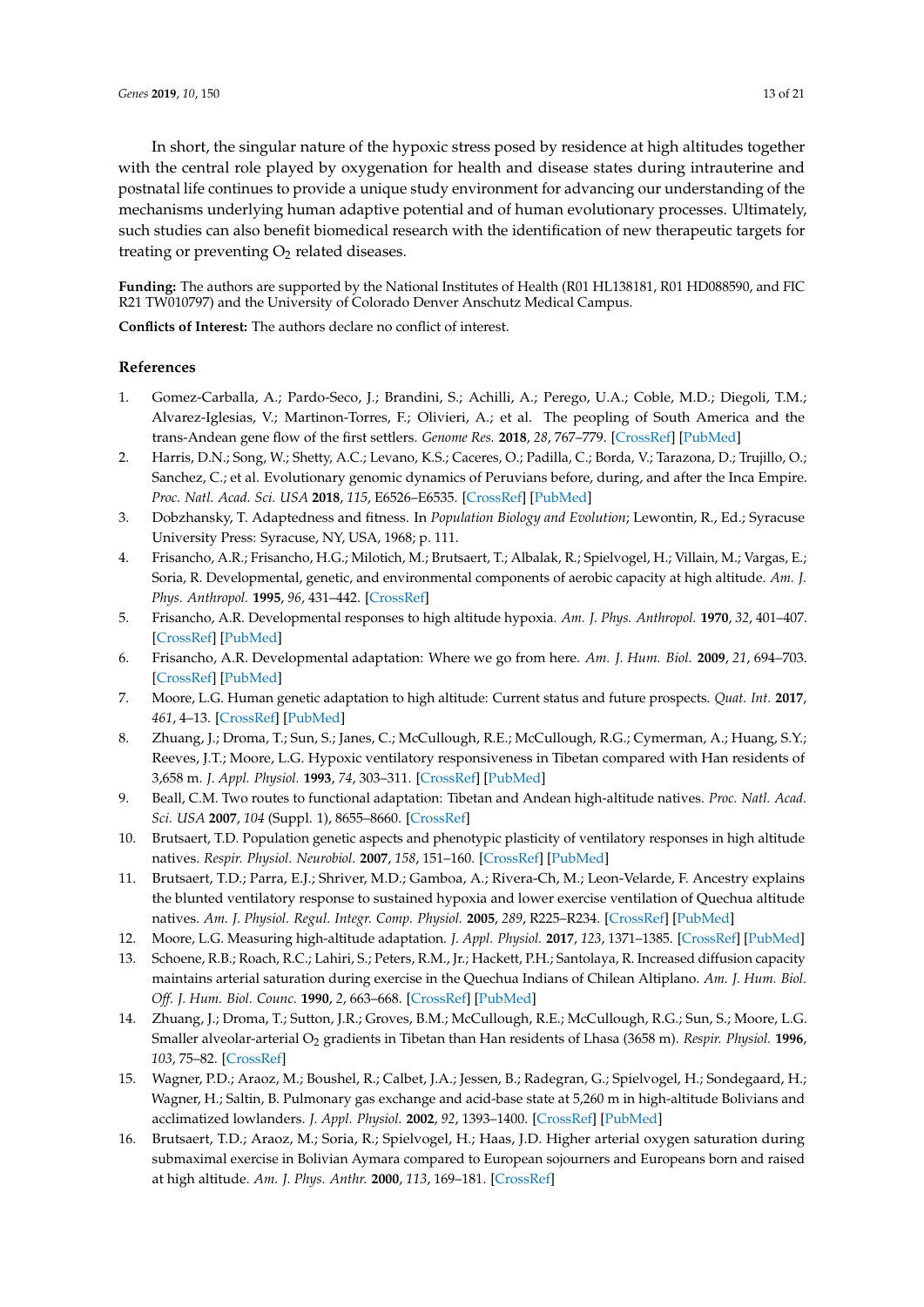- <span id="page-13-0"></span>17. DeGraff, A.C., Jr.; Grover, R.F.; Johnson, R.L., Jr.; Hammond, J.W., Jr.; Miller, J.M. Diffusing capacity of the lung in Caucasians native to 3,100 m. *J. Appl. Physiol.* **1970**, *29*, 71–76. [\[CrossRef\]](http://dx.doi.org/10.1152/jappl.1970.29.1.71) [\[PubMed\]](http://www.ncbi.nlm.nih.gov/pubmed/5425040)
- <span id="page-13-1"></span>18. Johnson, R.L., Jr.; Cassidy, S.S.; Grover, R.F.; Schutte, J.E.; Epstein, R.H. Functional capacities of lungs and thorax in beagles after prolonged residence at 3,100 m. *J. Appl. Physiol.* **1985**, *59*, 1773–1782. [\[CrossRef\]](http://dx.doi.org/10.1152/jappl.1985.59.6.1773)
- <span id="page-13-2"></span>19. Brutsaert, T.D.; Soria, R.; Caceres, E.; Spielvogel, H.; Haas, J.D. Effect of developmental and ancestral high altitude exposure on chest morphology and pulmonary function in Andean and European/North American natives. *Am. J. Hum. Biol. Off. J. Hum. Biol. Counc.* **1999**, *11*, 383–395. [\[CrossRef\]](http://dx.doi.org/10.1002/(SICI)1520-6300(1999)11:3<383::AID-AJHB9>3.0.CO;2-X)
- <span id="page-13-3"></span>20. Kiyamu, M.; Bigham, A.; Parra, E.; Leon-Velarde, F.; Rivera-Chira, M.; Brutsaert, T.D. Developmental and genetic components explain enhanced pulmonary volumes of female Peruvian Quechua. *Am. J. Phys. Anthr.* **2012**, *148*, 534–542. [\[CrossRef\]](http://dx.doi.org/10.1002/ajpa.22069)
- <span id="page-13-4"></span>21. Kiyamu, M.; León-Velarde, F.; Rivera-Chira, M.; Brutasert, T.D. Developmental effects determine submaximal arterial oxygen saturation in Peruvian Quechua. *High Alt. Med. Biol.* **2015**, *16*, 138–146. [\[CrossRef\]](http://dx.doi.org/10.1089/ham.2014.1126)
- <span id="page-13-5"></span>22. Pomeroy, E.; Wells, J.C.; Stanojevic, S.; Miranda, J.J.; Moore, L.G.; Cole, T.J.; Stock, J.T. Surname-inferred Andean ancestry is associated with child stature and limb lengths at high altitude in Peru, but not at sea level. *Am. J. Hum. Biol.* **2015**, *27*, 798–806. [\[CrossRef\]](http://dx.doi.org/10.1002/ajhb.22725) [\[PubMed\]](http://www.ncbi.nlm.nih.gov/pubmed/25960137)
- <span id="page-13-6"></span>23. Moore, L.G. Comparative human ventilatory adaptation to high altitude. *Respir. Physiol.* **2000**, *121*, 257–276. [\[CrossRef\]](http://dx.doi.org/10.1016/S0034-5687(00)00133-X)
- 24. Storz, J.F. Hemoglobin-oxygen affinity in high-altitude vertebrates: Is there evidence for an adaptive trend? *J. Exp. Biol.* **2016**, *219*, 3190–3203. [\[CrossRef\]](http://dx.doi.org/10.1242/jeb.127134) [\[PubMed\]](http://www.ncbi.nlm.nih.gov/pubmed/27802149)
- <span id="page-13-7"></span>25. Winslow, R.M.; Chapman, K.W.; Gibson, C.C.; Samaja, M.; Monge, C.C.; Goldwasser, E.; Sherpa, M.; Blume, F.D.; Santolaya, R. Different hematologic responses to hypoxia in Sherpas and Quechua Indians. *J. Appl. Physiol.* **1989**, *66*, 1561–1569. [\[CrossRef\]](http://dx.doi.org/10.1152/jappl.1989.66.4.1561) [\[PubMed\]](http://www.ncbi.nlm.nih.gov/pubmed/2732148)
- <span id="page-13-8"></span>26. Bigham, A.W.; Kiyamu, M.; Leon-Velarde, F.; Parra, E.J.; Rivera-Ch, M.; Shriver, M.D.; Brutsaert, T.D. Angiotensin-converting enzyme genotype and arterial oxygen saturation at high altitude in Peruvian Quechua. *High Alt. Med. Biol.* **2008**, *9*, 167–178. [\[CrossRef\]](http://dx.doi.org/10.1089/ham.2007.1066) [\[PubMed\]](http://www.ncbi.nlm.nih.gov/pubmed/18578648)
- <span id="page-13-9"></span>27. Monge, C.; Bonavia, D.; León-Velarde, F.; Arregui, A. High altitude populations in Nepal and the Andes. In *Hypoxia: The Adaptations*; Sutton, J., Coates, G., Remmers, J., Eds.; B.C. Decker: Toronto, ON, Canada, 1990; pp. 53–58.
- <span id="page-13-10"></span>28. Leon-Velarde, F.; Ramos, M.A.; Hernandez, J.A.; De Idiaquez, D.; Munoz, L.S.; Gaffo, A.; Cordova, S.; Durand, D.; Monge, C. The role of menopause in the development of chronic mountain sickness. *Am. J. Physiol.* **1997**, *272*, R90–R94. [\[CrossRef\]](http://dx.doi.org/10.1152/ajpregu.1997.272.1.R90) [\[PubMed\]](http://www.ncbi.nlm.nih.gov/pubmed/9038995)
- <span id="page-13-11"></span>29. Ballew, C.; Garruto, R.M.; Haas, J. High altitude hematology: Paradigm or enigma. In *Human Population Biology*; Little, M.A., Haas, J.D., Eds.; Oxford University Press: Oxford, UK, 1989; pp. 239–262.
- <span id="page-13-12"></span>30. Rupert, J.L.; Hochachka, P.W. The evidence for hereditary factors contributing to high altitude adaptation in Andean natives: A review. *High Alt. Med. Biol.* **2001**, *2*, 235–256. [\[CrossRef\]](http://dx.doi.org/10.1089/152702901750265332)
- <span id="page-13-13"></span>31. Vogel, J.A.; Hartley, L.H.; Cruz, J.C. Cardiac output during exercise in altitude natives at sea level and high altitude. *J. Appl. Physiol.* **1974**, *36*, 173–176. [\[CrossRef\]](http://dx.doi.org/10.1152/jappl.1974.36.2.173)
- <span id="page-13-14"></span>32. Hochachka, P.W.; Clark, C.M.; Holden, J.E.; Stanley, C.; Ugurbil, K.; Menon, R.S. 31P magnetic resonance spectroscopy of the Sherpa heart: A phosphocreatine/adenosine triphosphate signature of metabolic defense against hypobaric hypoxia. *Proc. Natl. Acad. Sci. USA* **1996**, *93*, 1215–1220. [\[CrossRef\]](http://dx.doi.org/10.1073/pnas.93.3.1215)
- <span id="page-13-15"></span>33. Sawka, M.N.; Young, A.J.; Rock, P.B.; Lyons, T.P.; Boushel, R.; Freund, B.J.; Muza, S.R.; Cymerman, A.; Dennis, R.C.; Pandolf, K.B.; et al. Altitude acclimatization and blood volume: Effects of exogenous erythrocyte volume expansion. *J. Appl. Physiol.* **1996**, *81*, 636–642. [\[CrossRef\]](http://dx.doi.org/10.1152/jappl.1996.81.2.636)
- <span id="page-13-16"></span>34. Banchero, N.; Sime, F.; Peñaloza, D.; Cruz, J.; Gamboa, R.; Marticorena, E. Pulmonary pressure, cardiac output, and arterial oxygen saturation during exercise at high altitude and at sea level. *Circulation* **1966**, *33*, 249–262. [\[CrossRef\]](http://dx.doi.org/10.1161/01.CIR.33.2.249) [\[PubMed\]](http://www.ncbi.nlm.nih.gov/pubmed/25823098)
- <span id="page-13-17"></span>35. Cruz-Jibaja, J.; Banchero, N.; Sime, F.; Peñaloza, D.; Gamboa, R.; Marticorena, E. Correlation between pulmonary artery pressure and level of altitude. *Dis. Chest* **1964**, *46*, 446–451. [\[CrossRef\]](http://dx.doi.org/10.1378/chest.46.4.446)
- <span id="page-13-18"></span>36. Brutsaert, T.D. Do high-altitude natives have enhanced exercise performance at altitude? *Appl. Physiol. Nutr. Metab.* **2008**, *33*, 582–592. [\[CrossRef\]](http://dx.doi.org/10.1139/H08-009) [\[PubMed\]](http://www.ncbi.nlm.nih.gov/pubmed/18461115)
- <span id="page-13-19"></span>37. Soria, R.; Egger, M.; Scherrer, U.; Bender, N.; Rimoldi, S.F. Pulmonary artery pressure and arterial oxygen saturation in people living at high or low altitude: Systematic review and meta-analysis. *J. Appl. Physiol.* **2016**, *121*, 1151–1159. [\[CrossRef\]](http://dx.doi.org/10.1152/japplphysiol.00394.2016)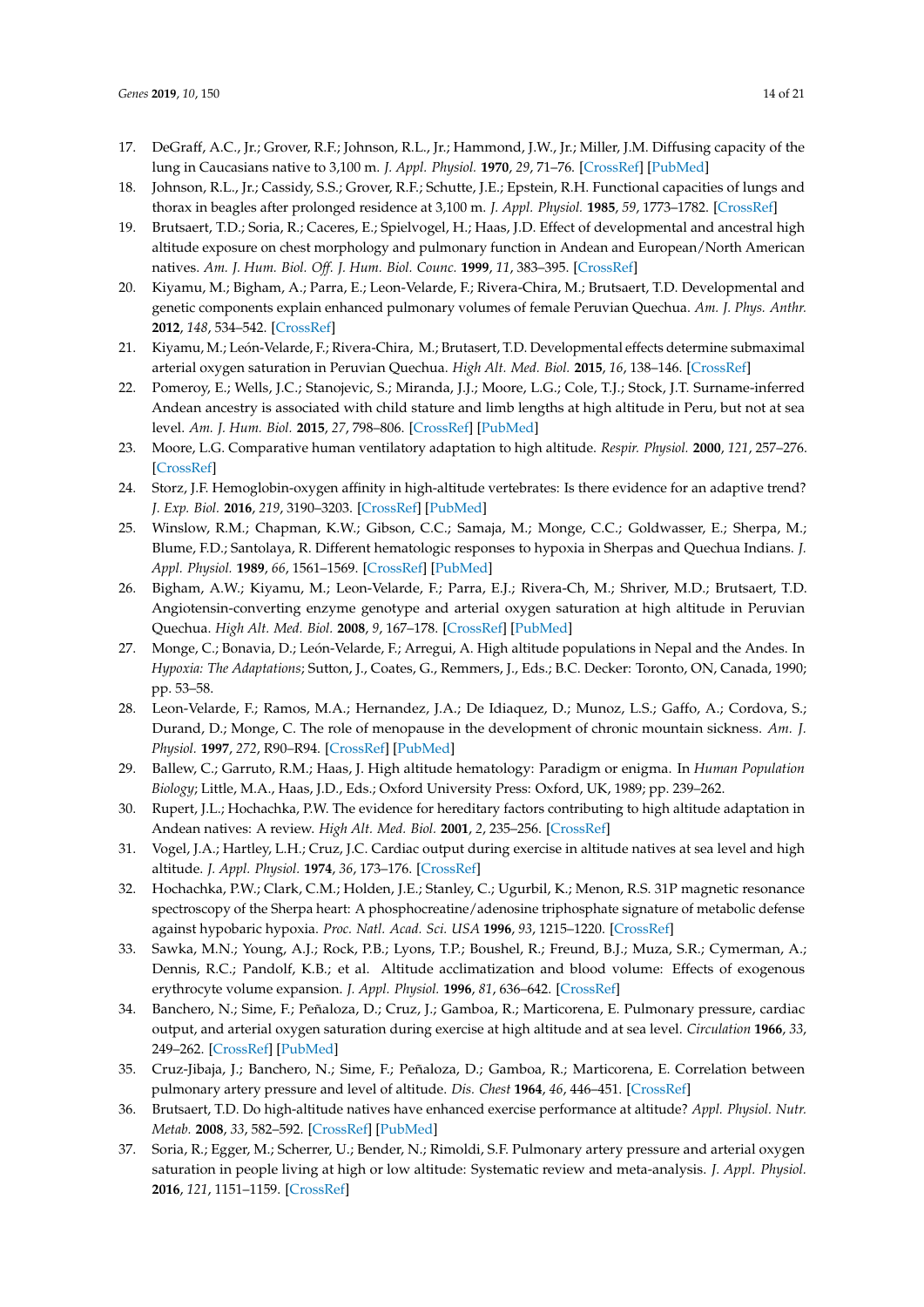- <span id="page-14-17"></span>38. Beall, C.M.; Decker, M.J.; Brittenham, G.M.; Kushner, I.; Gebremedhin, A.; Strohl, K.P. An Ethiopian pattern of human adaptation to high-altitude hypoxia. *Proc. Natl. Acad. Sci. USA* **2002**, *99*, 17215–17218. [\[CrossRef\]](http://dx.doi.org/10.1073/pnas.252649199)
- <span id="page-14-3"></span>39. Jansen, G.F.; Basnyat, B. Brain blood flow in Andean and Himalayan high-altitude populations: Evidence of different traits for the same environmental constraint. *J. Cereb. Blood Flow Metab.* **2011**, *31*, 706–714. [\[CrossRef\]](http://dx.doi.org/10.1038/jcbfm.2010.150) [\[PubMed\]](http://www.ncbi.nlm.nih.gov/pubmed/20736959)
- <span id="page-14-0"></span>40. Jackson, M.R.; Mayhew, T.M.; Haas, J.D. The volumetric composition of human term placentae: Altitudinal, ethnic and sex differences in Bolivia. *J. Anat.* **1987**, *152*, 173–187. [\[PubMed\]](http://www.ncbi.nlm.nih.gov/pubmed/3654368)
- <span id="page-14-1"></span>41. Groves, B.M.; Droma, T.; Sutton, J.R.; McCullough, R.G.; McCullough, R.E.; Zhuang, J.; Rapmund, G.; Sun, S.; Janes, C.; Moore, L.G. Minimal hypoxic pulmonary hypertension in normal Tibetans at 3,658 m. *J. Appl. Physiol.* **1993**, *74*, 312–318. [\[CrossRef\]](http://dx.doi.org/10.1152/jappl.1993.74.1.312) [\[PubMed\]](http://www.ncbi.nlm.nih.gov/pubmed/8444708)
- <span id="page-14-2"></span>42. Huang, S.Y.; Sun, S.; Droma, T.; Zhuang, J.; Tao, J.X.; McCullough, R.G.; McCullough, R.E.; Micco, A.J.; Reeves, J.T.; Moore, L.G. Internal carotid arterial flow velocity during exercise in Tibetan and Han residents of Lhasa (3,658 m). *J. Appl. Physiol.* **1992**, *73*, 2638–2642. [\[CrossRef\]](http://dx.doi.org/10.1152/jappl.1992.73.6.2638)
- <span id="page-14-4"></span>43. Moore, L.G. Uterine blood flow as a determinant of feto-placental development. In *The Placenta and Human Developmental Programming*; Burton, G.J., Barker, D.J.P., Moffett, A., Thornburg, K.L., Eds.; Cambridge University Press: Cambridge, UK, 2011; pp. 126–146.
- <span id="page-14-5"></span>44. Tymko, M.M.; Tremblay, J.C.; Hansen, A.B.; Howe, C.A.; Willie, C.K.; Stembridge, M.; Green, D.J.; Hoiland, R.L.; Subedi, P.; Anholm, J.D.; et al. The effect of alpha1-adrenergic blockade on post-exercise brachial artery flow-mediated dilatation at sea level and high altitude. *J. Physiol.* **2017**, *595*, 1671–1686. [\[CrossRef\]](http://dx.doi.org/10.1113/JP273183)
- <span id="page-14-6"></span>45. Dhar, P.; Sharma, V.K.; Hota, K.B.; Das, S.K.; Hota, S.K.; Srivastava, R.B.; Singh, S.B. Autonomic cardiovascular responses in acclimatized lowlanders on prolonged stay at high altitude: A longitudinal follow up study. *PLoS ONE* **2014**, *9*, e84274. [\[CrossRef\]](http://dx.doi.org/10.1371/journal.pone.0084274) [\[PubMed\]](http://www.ncbi.nlm.nih.gov/pubmed/24404157)
- <span id="page-14-7"></span>46. Lundby, C.; Sander, M.; van Hall, G.; Saltin, B.; Calbet, J.A. Maximal exercise and muscle oxygen extraction in acclimatizing lowlanders and high altitude natives. *J. Physiol.* **2006**, *573*, 535–547. [\[CrossRef\]](http://dx.doi.org/10.1113/jphysiol.2006.106765) [\[PubMed\]](http://www.ncbi.nlm.nih.gov/pubmed/16581864)
- <span id="page-14-8"></span>47. Hoiland, R.L.; Bain, A.R.; Rieger, M.G.; Bailey, D.M.; Ainslie, P.N. Hypoxemia, oxygen content, and the regulation of cerebral blood flow. *Am. J. Physiol. Regul. Integr. Comp. Physiol.* **2016**, *310*, R398–R413. [\[CrossRef\]](http://dx.doi.org/10.1152/ajpregu.00270.2015) [\[PubMed\]](http://www.ncbi.nlm.nih.gov/pubmed/26676248)
- <span id="page-14-9"></span>48. Norcliffe, L.J.; Rivera-Ch, M.; Claydon, V.E.; Moore, J.P.; Leon-Velarde, F.; Appenzeller, O.; Hainsworth, R. Cerebrovascular responses to hypoxia and hypocapnia in high-altitude dwellers. *J. Physiol.* **2005**, *566*, 287–294. [\[CrossRef\]](http://dx.doi.org/10.1113/jphysiol.2005.086629) [\[PubMed\]](http://www.ncbi.nlm.nih.gov/pubmed/15860531)
- <span id="page-14-10"></span>49. Moore, L.G.; Zamudio, S.; Zhuang, J.; Sun, S.; Droma, T. Oxygen transport in Tibetan women during pregnancy at 3,658 m. *Am. J. Phys. Anthr.* **2001**, *114*, 42–53. [\[CrossRef\]](http://dx.doi.org/10.1002/1096-8644(200101)114:1<42::AID-AJPA1004>3.0.CO;2-B)
- <span id="page-14-16"></span>50. Wilson, M.J.; Lopez, M.; Vargas, M.; Julian, C.; Tellez, W.; Rodriguez, A.; Bigham, A.; Armaza, J.F.; Niermeyer, S.; Shriver, M.; et al. Greater uterine artery blood flow during pregnancy in multigenerational (Andean) than shorter-term (European) high-altitude residents. *Am. J. Physiol. Regul. Integr. Comp. Physiol.* **2007**, *293*, R1313–R1324. [\[CrossRef\]](http://dx.doi.org/10.1152/ajpregu.00806.2006) [\[PubMed\]](http://www.ncbi.nlm.nih.gov/pubmed/17581833)
- <span id="page-14-11"></span>51. Julian, C.G.; Wilson, M.J.; Lopez, M.; Yamashiro, H.; Tellez, W.; Rodriguez, A.; Bigham, A.W.; Shriver, M.D.; Rodriguez, C.; Vargas, E.; et al. Augmented uterine artery blood flow and oxygen delivery protect Andeans from altitude-associated reductions in fetal growth. *Am. J. Physiol.* **2009**, *296*, R1564–R1575. [\[CrossRef\]](http://dx.doi.org/10.1152/ajpregu.90945.2008)
- <span id="page-14-12"></span>52. Julian, C.G.; Vargas, E.; Browne, V.A.; Wilson, M.J.; Bigham, A.W.; Rodriguez, C.; McCord, J.M.; Moore, L.G. Potential role for elevated maternal enzymatic antioxidant status in Andean protection against altitude-associated SGA. *J. Matern. Fetal Neonatal Med.* **2012**, *25*, 1233–1240. [\[CrossRef\]](http://dx.doi.org/10.3109/14767058.2011.636102)
- <span id="page-14-13"></span>53. Davila, R.D.; Julian, C.G.; Wilson, M.J.; Browne, V.A.; Rodriguez, C.; Bigham, A.W.; Shriver, M.D.; Vargas, E.; Moore, L.G. Do anti-angiogenic or angiogenic factors contribute to the protection of birth weight at high altitude afforded by Andean ancestry? *Reprod. Sci.* **2010**, *17*, 861–870. [\[CrossRef\]](http://dx.doi.org/10.1177/1933719110372418)
- <span id="page-14-14"></span>54. Julian, C.G.; Hageman, J.L.; Wilson, M.J.; Vargas, E.; Moore, L.G. Lowland origin women raised at high altitude are not protected against lower uteroplacental  $O<sub>2</sub>$  delivery during pregnancy or reduced birth weight. *Am. J. Hum. Biol.* **2011**, *23*, 509–516. [\[CrossRef\]](http://dx.doi.org/10.1002/ajhb.21167)
- <span id="page-14-15"></span>55. Charles, S.M.; Julian, C.G.; Vargas, E.; Moore, L.G. Higher estrogen levels during pregnancy in Andean than European residents of high altitude suggest differences in aromatase activity. *J. Clin. Endocrinol. Metab.* **2014**, *99*, 2908–2916. [\[CrossRef\]](http://dx.doi.org/10.1210/jc.2013-4102) [\[PubMed\]](http://www.ncbi.nlm.nih.gov/pubmed/24684460)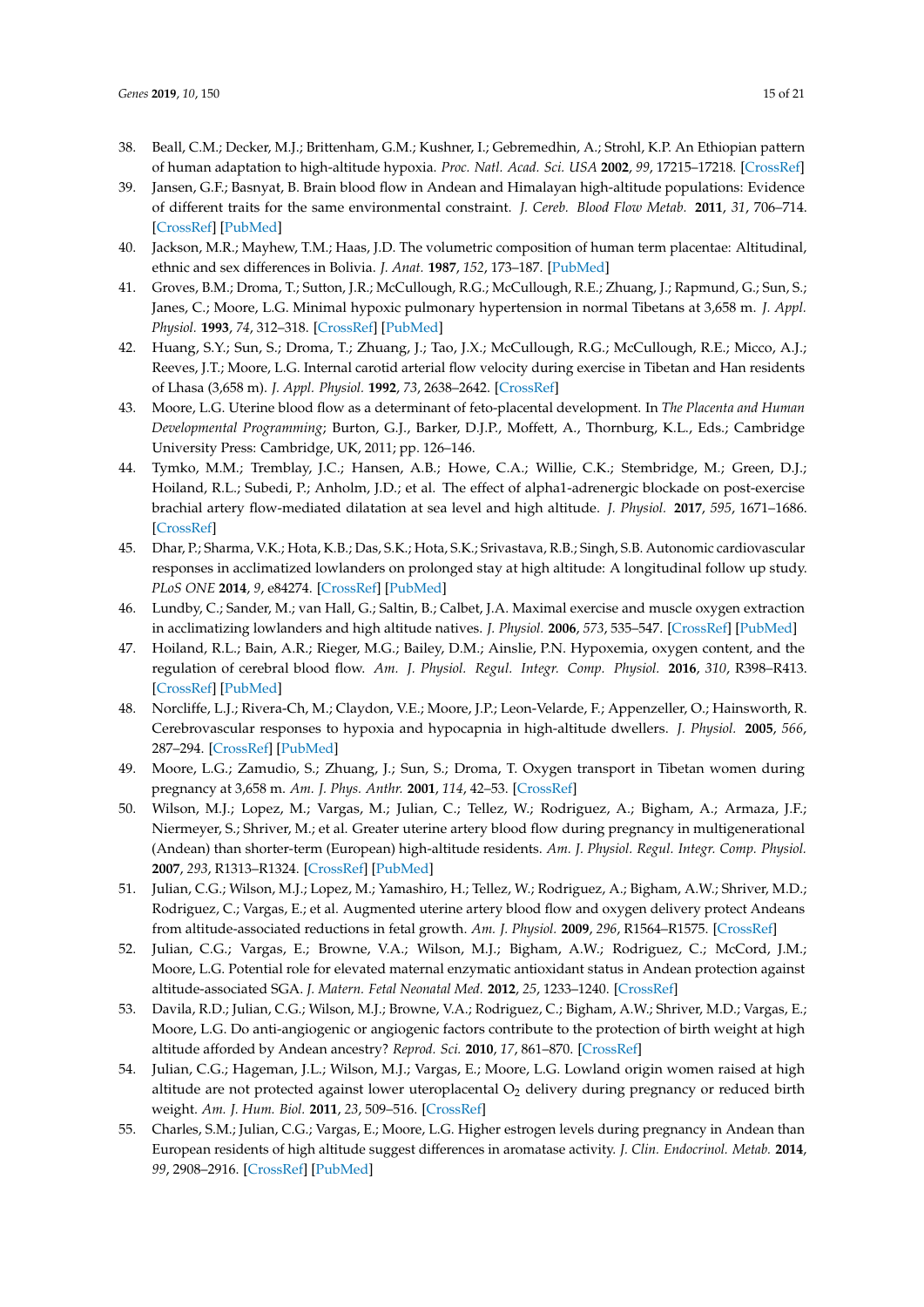- <span id="page-15-0"></span>56. Tissot van Patot, M.C.; Bendrick-Peart, J.; Beckey, V.E.; Serkova, N.; Zwerdlinger, L. Greater vascularity, lowered HIF-1/DNA binding, and elevated GSH as markers of adaptation to in vivo chronic hypoxia. *Am. J. Physiol. Lung Cell. Mol. Physiol.* **2004**, *287*, L525–L532. [\[CrossRef\]](http://dx.doi.org/10.1152/ajplung.00203.2003) [\[PubMed\]](http://www.ncbi.nlm.nih.gov/pubmed/15132953)
- <span id="page-15-1"></span>57. Gassmann, N.N.; van Elteren, H.A.; Goos, T.G.; Morales, C.R.; Rivera-Ch, M.; Martin, D.S.; Cabala Peralta, P.; Passano Del Carpio, A.; Aranibar Machaca, S.; Huicho, L.; et al. Pregnancy at high altitude in the Andes leads to increased total vessel density in healthy newborns. *J. Appl. Physiol.* **2016**, *121*, 709–715. [\[CrossRef\]](http://dx.doi.org/10.1152/japplphysiol.00561.2016) [\[PubMed\]](http://www.ncbi.nlm.nih.gov/pubmed/27445300)
- <span id="page-15-2"></span>58. Holden, J.E.; Stone, C.K.; Clark, C.M.; Brown, W.D.; Nickles, R.J.; Stanley, C.; Hochachka, P.W. Enhanced cardiac metabolism of plasma glucose in high-altitude natives: Adaptation against chronic hypoxia. *J. Appl. Physiol.* **1995**, *79*, 222–228. [\[CrossRef\]](http://dx.doi.org/10.1152/jappl.1995.79.1.222) [\[PubMed\]](http://www.ncbi.nlm.nih.gov/pubmed/7559223)
- <span id="page-15-3"></span>59. Brooks, G.A.; Butterfield, G.E.; Wolfe, R.R.; Groves, B.M.; Mazzeo, R.S.; Sutton, J.R.; Wolfel, E.E.; Reeves, J.T. Increased dependence on blood glucose after acclimatization to 4,300 m. *J. Appl. Physiol.* **1991**, *70*, 919–927. [\[CrossRef\]](http://dx.doi.org/10.1152/jappl.1991.70.2.919)
- <span id="page-15-4"></span>60. Braun, B.; Mawson, J.T.; Muza, S.R.; Dominick, S.B.; Brooks, G.A.; Horning, M.A.; Rock, P.B.; Moore, L.G.; Mazzeo, R.S.; Ezeji-Okoye, S.C.; et al. Women at altitude: Carbohydrate utilization during exercise at 4,300 m. *J Appl Physiol* **2000**, *88*, 246–256. [\[CrossRef\]](http://dx.doi.org/10.1152/jappl.2000.88.1.246)
- <span id="page-15-5"></span>61. Woolcott, O.O.; Ader, M.; Bergman, R.N. Glucose homeostasis during short-term and prolonged exposure to high altitudes. *Endocr. Rev.* **2015**, *36*, 149–173. [\[CrossRef\]](http://dx.doi.org/10.1210/er.2014-1063)
- <span id="page-15-6"></span>62. Horscroft, J.A.; Kotwica, A.O.; Laner, V.; West, J.A.; Hennis, P.J.; Levett, D.Z.H.; Howard, D.J.; Fernandez, B.O.; Burgess, S.L.; Ament, S.; et al. Metabolic basis to Sherpa altitude adaptation. *Proc. Natl. Acad. Sci. USA* **2017**, *114*, 6382–6387. [\[CrossRef\]](http://dx.doi.org/10.1073/pnas.1700527114)
- <span id="page-15-7"></span>63. Krampl, E.; Kametas, N.A.; Nowotny, P.; Roden, M.; Nicolaides, K.H. Glucose metabolism in pregnancy at high altitude. *Diabetes Care* **2001**, *24*, 817–822. [\[CrossRef\]](http://dx.doi.org/10.2337/diacare.24.5.817)
- <span id="page-15-8"></span>64. Zamudio, S.; Torricos, T.; Fik, E.; Oyala, M.; Echalar, L.; Pullockaran, J.; Tutino, E.; Martin, B.; Belliappa, S.; Balanza, E.; et al. Hypoglycemia and the origin of hypoxia-induced reduction in human fetal growth. *PLoS ONE* **2010**, *5*, e8551. [\[CrossRef\]](http://dx.doi.org/10.1371/journal.pone.0008551)
- <span id="page-15-9"></span>65. Semenza, G.L. Oxygen sensing, homeostasis, and disease. *N. Engl. J. Med.* **2011**, *365*, 537–547. [\[CrossRef\]](http://dx.doi.org/10.1056/NEJMra1011165) [\[PubMed\]](http://www.ncbi.nlm.nih.gov/pubmed/21830968)
- <span id="page-15-10"></span>66. Wang, G.L.; Jiang, B.H.; Rue, E.A.; Semenza, G.L. Hypoxia-inducible factor 1 is a basic-helix-loop-helix-PAS heterodimer regulated by cellular O<sub>2</sub> tension. *Proc. Natl. Acad. Sci. USA* **1995**, 92, 5510–5514. [\[CrossRef\]](http://dx.doi.org/10.1073/pnas.92.12.5510) [\[PubMed\]](http://www.ncbi.nlm.nih.gov/pubmed/7539918)
- <span id="page-15-11"></span>67. Bruick, R.K.; McKnight, S.L. A conserved family of prolyl-4-hydroxylases that modify HIF. *Science* **2001**, *294*, 1337–1340. [\[CrossRef\]](http://dx.doi.org/10.1126/science.1066373) [\[PubMed\]](http://www.ncbi.nlm.nih.gov/pubmed/11598268)
- <span id="page-15-12"></span>68. Ivan, M.; Kondo, K.; Yang, H.; Kim, W.; Valiando, J.; Ohh, M.; Salic, A.; Asara, J.M.; Lane, W.S.; Kaelin, W.G., Jr. HIFα targeted for VHL-mediated destruction by proline hydroxylation: Implications for O<sup>2</sup> sensing. *Science* **2001**, *292*, 464–468. [\[CrossRef\]](http://dx.doi.org/10.1126/science.1059817) [\[PubMed\]](http://www.ncbi.nlm.nih.gov/pubmed/11292862)
- <span id="page-15-13"></span>69. Jaakkola, P.; Mole, D.R.; Tian, Y.M.; Wilson, M.I.; Gielbert, J.; Gaskell, S.J.; von Kriegsheim, A.; Hebestreit, H.F.; Mukherji, M.; Schofield, C.J.; et al. Targeting of HIF-α to the von Hippel-Lindau ubiquitylation complex by O<sup>2</sup> -regulated prolyl hydroxylation. *Science* **2001**, *292*, 468–472. [\[CrossRef\]](http://dx.doi.org/10.1126/science.1059796) [\[PubMed\]](http://www.ncbi.nlm.nih.gov/pubmed/11292861)
- <span id="page-15-14"></span>70. Majmundar, A.J.; Wong, W.J.; Simon, M.C. Hypoxia-inducible factors and the response to hypoxic stress. *Mol. Cell* **2010**, *40*, 294–309. [\[CrossRef\]](http://dx.doi.org/10.1016/j.molcel.2010.09.022)
- <span id="page-15-15"></span>71. Bigham, A.W.; Mao, X.; Mei, R.; Brutsaert, T.; Wilson, M.J.; Julian, C.G.; Parra, E.J.; Akey, J.M.; Moore, L.G.; Shriver, M.D. Identifying positive selection candidate loci for high-altitude adaptation in Andean populations. *Hum. Genom.* **2009**, *4*, 79–90.
- <span id="page-15-16"></span>72. Jacovas, V.C.; Couto-Silva, C.M.; Nunes, K.; Lemes, R.B.; de Oliveira, M.Z.; Salzano, F.M.; Bortolini, M.C.; Hunemeier, T. Selection scan reveals three new loci related to high altitude adaptation in Native Andeans. *Sci. Rep.* **2018**, *8*, 12733. [\[CrossRef\]](http://dx.doi.org/10.1038/s41598-018-31100-6)
- <span id="page-15-17"></span>73. Crawford, J.E.; Amaru, R.; Song, J.; Julian, C.G.; Racimo, F.; Cheng, J.Y.; Guo, X.; Yao, J.; Ambale-Venkatesh, B.; Lima, J.A.; et al. Natural selection on genes related to cardiovascular health in high-altitude adapted Andeans. *Am. J. Hum. Genet.* **2017**, *101*, 752–767. [\[CrossRef\]](http://dx.doi.org/10.1016/j.ajhg.2017.09.023) [\[PubMed\]](http://www.ncbi.nlm.nih.gov/pubmed/29100088)
- <span id="page-15-18"></span>74. Bigham, A.; Bauchet, M.; Pinto, D.; Mao, X.; Akey, J.M.; Mei, R.; Scherer, S.W.; Julian, C.G.; Wilson, M.J.; Lopez Herraez, D.; et al. Identifying signatures of natural selection in Tibetan and Andean populations using dense genome scan data. *PLoS Genet.* **2010**, *6*, e1001116. [\[CrossRef\]](http://dx.doi.org/10.1371/journal.pgen.1001116)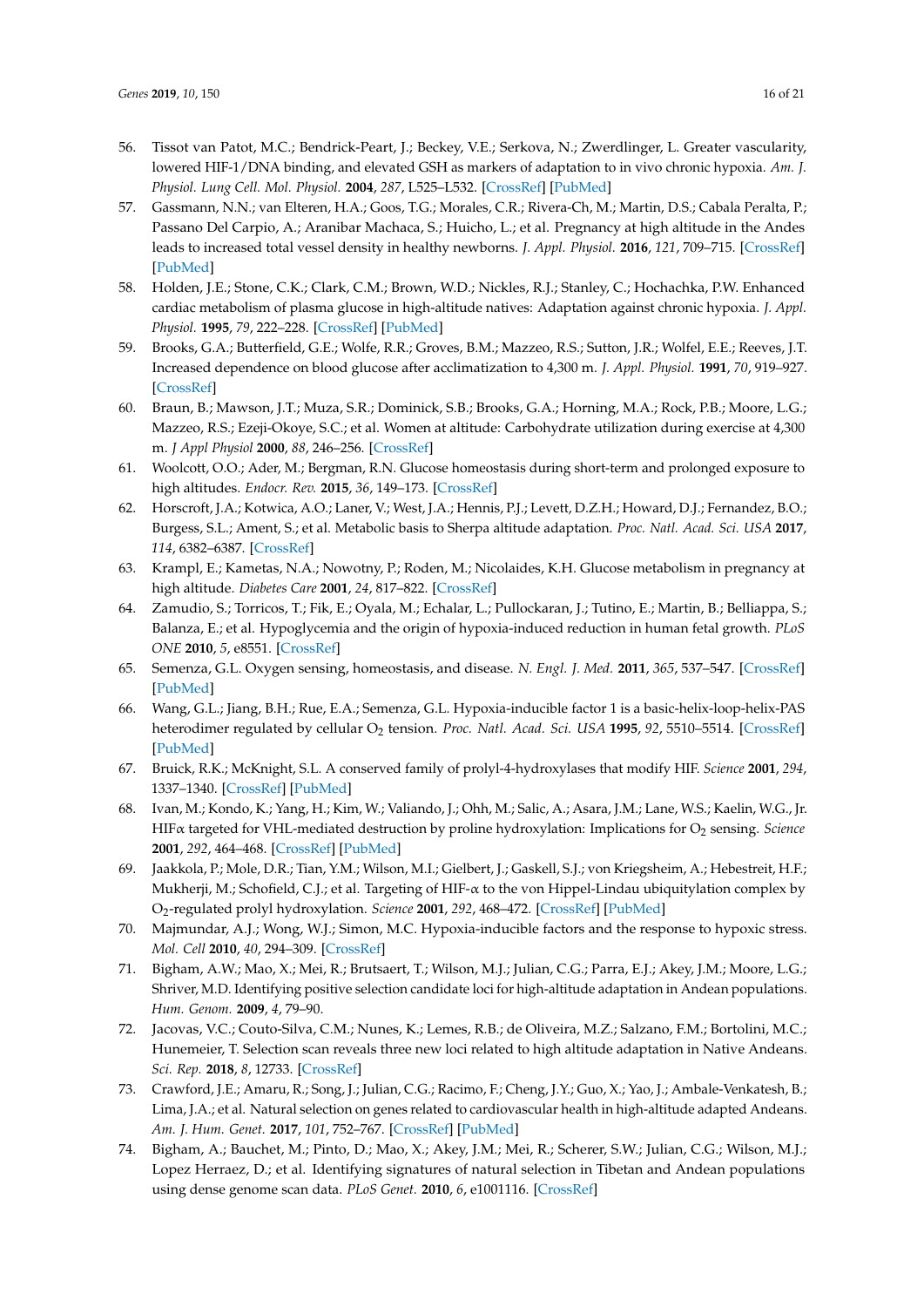- <span id="page-16-0"></span>75. Eichstaedt, C.A.; Antao, T.; Pagani, L.; Cardona, A.; Kivisild, T.; Mormina, M. The Andean adaptive toolkit to counteract high altitude maladaptation: Genome-wide and phenotypic analysis of the Collas. *PLoS ONE* **2014**, *9*, e93314. [\[CrossRef\]](http://dx.doi.org/10.1371/journal.pone.0093314) [\[PubMed\]](http://www.ncbi.nlm.nih.gov/pubmed/24686296)
- <span id="page-16-1"></span>76. Moore, L.G.; Shriver, M.; Bemis, L.; Hickler, B.; Wilson, M.; Brutsaert, T.; Parra, E.; Vargas, E. Maternal adaptation to high-altitude pregnancy: An experiment of nature. *Placenta* **2004**, *25*, S60–S71. [\[CrossRef\]](http://dx.doi.org/10.1016/j.placenta.2004.01.008)
- <span id="page-16-2"></span>77. Valverde, G.; Zhou, H.; Lippold, S.; de Filippo, C.; Tang, K.; Lopez Herraez, D.; Li, J.; Stoneking, M. A novel candidate region for genetic adaptation to high altitude in Andean populations. *PLoS ONE* **2015**, *10*, e0125444. [\[CrossRef\]](http://dx.doi.org/10.1371/journal.pone.0125444) [\[PubMed\]](http://www.ncbi.nlm.nih.gov/pubmed/25961286)
- <span id="page-16-3"></span>78. Jacovas, V.C.; Rovaris, D.L.; Perez, O.; de Azevedo, S.; Macedo, G.S.; Sandoval, J.R.; Salazar-Granara, A.; Villena, M.; Dugoujon, J.M.; Bisso-Machado, R.; et al. Genetic variations in the TP53 pathway in Native Americans strongly suggest adaptation to the high altitudes of the Andes. *PLoS ONE* **2015**, *10*, e0137823. [\[CrossRef\]](http://dx.doi.org/10.1371/journal.pone.0137823) [\[PubMed\]](http://www.ncbi.nlm.nih.gov/pubmed/26382048)
- <span id="page-16-4"></span>79. Rademaker, K.; Hodgins, G.; Moore, K.; Zarrillo, S.; Miller, C.; Bromley, G.R.; Leach, P.; Reid, D.A.; Alvarez, W.Y.; Sandweiss, D.H. Paleoindian settlement of the high-altitude Peruvian Andes. *Science* **2014**, *346*, 466–469. [\[CrossRef\]](http://dx.doi.org/10.1126/science.1258260) [\[PubMed\]](http://www.ncbi.nlm.nih.gov/pubmed/25342802)
- <span id="page-16-5"></span>80. Moore, L.G. Human genetic adaptation to high altitude. *High Alt. Med. Biol.* **2001**, *2*, 257–279. [\[CrossRef\]](http://dx.doi.org/10.1089/152702901750265341) [\[PubMed\]](http://www.ncbi.nlm.nih.gov/pubmed/11443005)
- <span id="page-16-6"></span>81. Niermeyer, S.; Andrade, M.M.; Vargas, E.; Moore, L.G. Neonatal oxygenation, pulmonary hypertension, and evolutionary adaptation to high altitude (2013 Grover Conference series). *Pulm Circ.* **2015**, *5*, 48–62. [\[CrossRef\]](http://dx.doi.org/10.1086/679719)
- <span id="page-16-7"></span>82. Gonzales, G.F. Peruvian contributions to the study on human reproduction at high altitude: From the chronicles of the Spanish conquest to the present. *Respir. Physiol. Neurobiol.* **2007**, *158*, 172–179. [\[CrossRef\]](http://dx.doi.org/10.1016/j.resp.2007.03.015)
- <span id="page-16-8"></span>83. Julian, C.G.; Vargas, E.; Armaza, J.F.; Wilson, M.J.; Niermeyer, S.; Moore, L.G. High-altitude ancestry protects against hypoxia-associated reductions in fetal growth. *Arch. Dis. Child Fetal Neonatal Ed.* **2007**, *92*, F372–F377. [\[CrossRef\]](http://dx.doi.org/10.1136/adc.2006.109579)
- 84. Bennett, A.; Sain, S.R.; Vargas, E.; Moore, L.G. Evidence that parent-of-origin affects birth-weight reductions at high altitude. *Am. J. Hum. Biol.* **2008**, *20*, 592–597. [\[CrossRef\]](http://dx.doi.org/10.1002/ajhb.20784)
- <span id="page-16-9"></span>85. Soria, R.; Julian, C.; Vargas, E.; Moore, L.; Giussani, D. Graduated effects of high-altitude hypoxia and highland ancestry on birth size. *Pediatr. Res.* **2013**, *74*, 633–638. [\[CrossRef\]](http://dx.doi.org/10.1038/pr.2013.150) [\[PubMed\]](http://www.ncbi.nlm.nih.gov/pubmed/23999073)
- <span id="page-16-10"></span>86. Moore, L.G.; Young, D.; McCullough, R.E.; Droma, T.; Zamudio, S. Tibetan protection from intrauterine growth restriction (IUGR) and reproductive loss at high altitude. *Am. J. Hum. Biol.* **2001**, *13*, 635–644. [\[CrossRef\]](http://dx.doi.org/10.1002/ajhb.1102) [\[PubMed\]](http://www.ncbi.nlm.nih.gov/pubmed/11505472)
- <span id="page-16-11"></span>87. Zamudio, S.; Postigo, L.; Illsley, N.P.; Rodriguez, C.; Heredia, G.; Brimacombe, M.; Echalar, L.; Torricos, T.; Tellez, W.; Maldonado, I.; et al. Maternal oxygen delivery is not related to altitude- and ancestry-associated differences in human fetal growth. *J. Physiol.* **2007**, *582*, 883–895. [\[CrossRef\]](http://dx.doi.org/10.1113/jphysiol.2007.130708) [\[PubMed\]](http://www.ncbi.nlm.nih.gov/pubmed/17510190)
- <span id="page-16-12"></span>88. Zamudio, S.; Palmer, S.K.; Droma, T.; Stamm, E.; Coffin, C.; Moore, L.G. Effect of altitude on uterine artery blood flow during normal pregnancy. *J. Appl. Physiol.* **1995**, *79*, 7–14. [\[CrossRef\]](http://dx.doi.org/10.1152/jappl.1995.79.1.7) [\[PubMed\]](http://www.ncbi.nlm.nih.gov/pubmed/7559250)
- 89. Julian, C.G.; Galan, H.L.; Wilson, M.J.; Desilva, W.; Cioffi-Ragan, D.; Schwartz, J.; Moore, L.G. Lower uterine artery blood flow and higher endothelin relative to nitric oxide metabolite levels are associated with reductions in birth weight at high altitude. *Am. J. Physiol.* **2008**, *295*, R906–R915. [\[CrossRef\]](http://dx.doi.org/10.1152/ajpregu.00164.2008) [\[PubMed\]](http://www.ncbi.nlm.nih.gov/pubmed/18579652)
- <span id="page-16-13"></span>90. Browne, V.A.; Toledo-Jaldin, L.; Davila, R.D.; Lopez, L.P.; Yamashiro, H.; Cioffi-Ragan, D.; Julian, C.G.; Wilson, M.J.; Bigham, A.W.; Shriver, M.D.; et al. High-end arteriolar resistance limits uterine artery blood flow and restricts fetal growth in preeclampsia and gestational hypertension at high altitude. *Am. J. Physiol. Regul. Integr. Comp. Physiol.* **2011**, *300*, R1221–R1229. [\[CrossRef\]](http://dx.doi.org/10.1152/ajpregu.91046.2008) [\[PubMed\]](http://www.ncbi.nlm.nih.gov/pubmed/21325643)
- <span id="page-16-14"></span>91. Mayhew, T.M.; Ohadike, C.; Baker, P.N.; Crocker, I.P.; Mitchell, C.; Ong, S.S. Stereological investigation of placental morphology in pregnancies complicated by pre-eclampsia with and without intrauterine growth restriction. *Placenta* **2003**, *24*, 219–226. [\[CrossRef\]](http://dx.doi.org/10.1053/plac.2002.0900)
- <span id="page-16-15"></span>92. Bellamy, L.; Casas, J.P.; Hingorani, A.D.; Williams, D.J. Pre-eclampsia and risk of cardiovascular disease and cancer in later life: Systematic review and meta-analysis. *BMJ* **2007**, *335*, 974. [\[CrossRef\]](http://dx.doi.org/10.1136/bmj.39335.385301.BE)
- 93. Irgens, H.U.; Reisaeter, L.; Irgens, L.M.; Lie, R.T. Long term mortality of mothers and fathers after pre-eclampsia: Population based cohort study. *BMJ* **2001**, *323*, 1213–1217. [\[CrossRef\]](http://dx.doi.org/10.1136/bmj.323.7323.1213)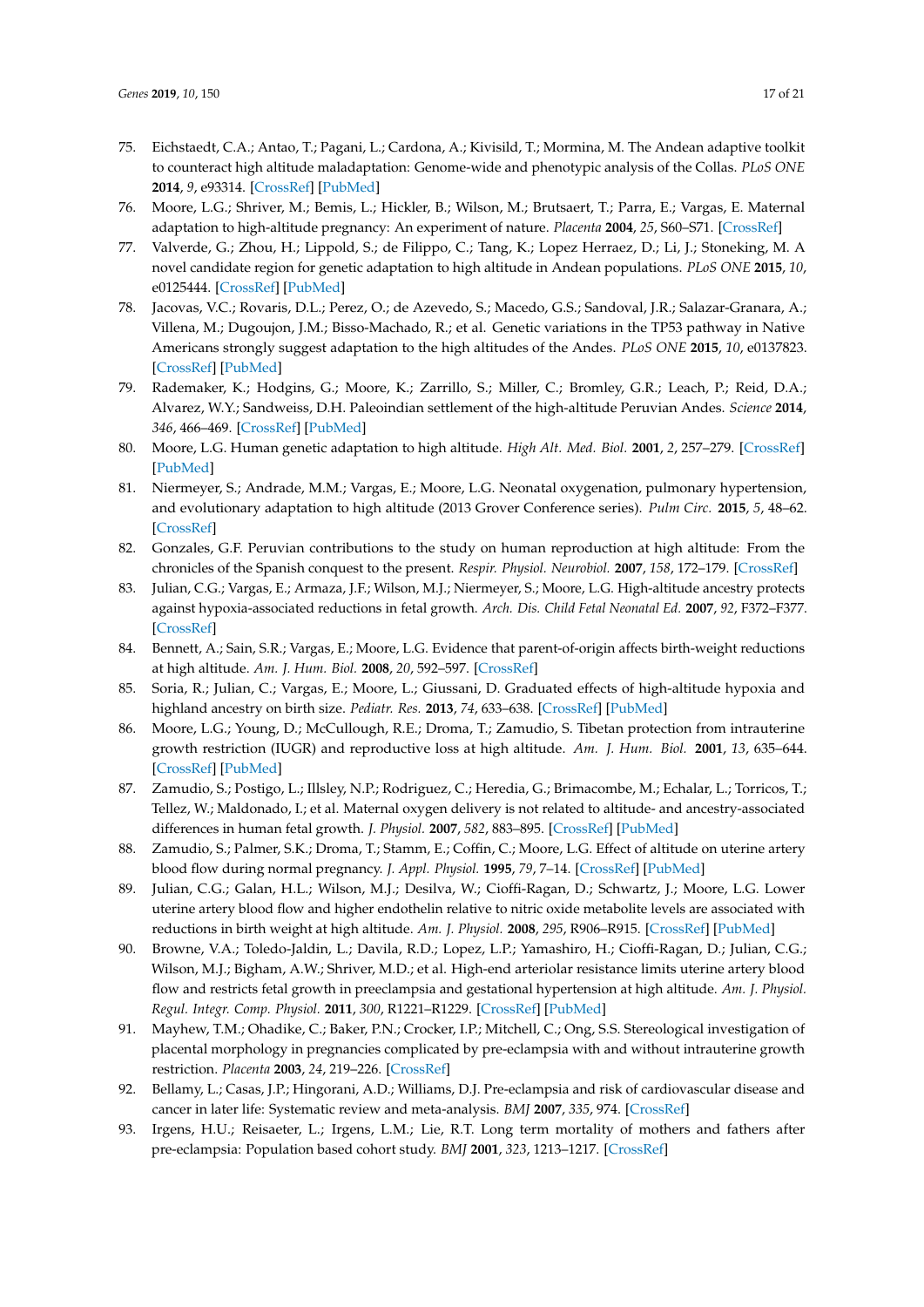- 94. Lykke, J.A.; Langhoff-Roos, J.; Sibai, B.M.; Funai, E.F.; Triche, E.W.; Paidas, M.J. Hypertensive pregnancy disorders and subsequent cardiovascular morbidity and type 2 diabetes mellitus in the mother. *Hypertension* **2009**, *53*, 944–951. [\[CrossRef\]](http://dx.doi.org/10.1161/HYPERTENSIONAHA.109.130765)
- 95. Roberts, J.M.; Hubel, C.A. Pregnancy: A screening test for later life cardiovascular disease. *Womens Health Issues* **2010**, *20*, 304–307. [\[CrossRef\]](http://dx.doi.org/10.1016/j.whi.2010.05.004) [\[PubMed\]](http://www.ncbi.nlm.nih.gov/pubmed/20800765)
- 96. Smith, G.C.; Pell, J.P.; Walsh, D. Pregnancy complications and maternal risk of ischaemic heart disease: A retrospective cohort study of 129,290 births. *Lancet* **2001**, *357*, 2002–2006. [\[CrossRef\]](http://dx.doi.org/10.1016/S0140-6736(00)05112-6)
- <span id="page-17-0"></span>97. Wikstrom, A.K.; Haglund, B.; Olovsson, M.; Lindeberg, S.N. The risk of maternal ischaemic heart disease after gestational hypertensive disease. *BJOG Int. J. Obstet. Gynaecol.* **2005**, *112*, 1486–1491. [\[CrossRef\]](http://dx.doi.org/10.1111/j.1471-0528.2005.00733.x)
- <span id="page-17-1"></span>98. Palmer, S.K.; Moore, L.G.; Young, D.; Cregger, B.; Berman, J.C.; Zamudio, S. Altered blood pressure course during normal pregnancy and increased preeclampsia at high altitude (3100 meters) in Colorado. *Am. J. Obs. Gynecol.* **1999**, *180*, 1161–1168. [\[CrossRef\]](http://dx.doi.org/10.1016/S0002-9378(99)70611-3)
- 99. Keyes, L.E.; Armaza, J.F.; Niermeyer, S.; Vargas, E.; Young, D.A.; Moore, L.G. Intrauterine growth restriction, preeclampsia, and intrauterine mortality at high altitude in Bolivia. *Pediatr. Res.* **2003**, *54*, 20–25. [\[CrossRef\]](http://dx.doi.org/10.1203/01.PDR.0000069846.64389.DC) [\[PubMed\]](http://www.ncbi.nlm.nih.gov/pubmed/12700368)
- <span id="page-17-2"></span>100. Miller, S.; Tudor, C.; Thorsten, V.R.; Craig, S.; Le, P.; Wright, L.L.; Varner, M.W. Maternal and neonatal outcomes of hospital vaginal deliveries in Tibet. *Int. J. Gynaecol. Obstet.* **2007**, *98*, 217–221. [\[CrossRef\]](http://dx.doi.org/10.1016/j.ijgo.2007.03.033)
- <span id="page-17-3"></span>101. Chaiworapongsa, T.; Chaemsaithong, P.; Korzeniewski, S.J.; Yeo, L.; Romero, R. Pre-eclampsia part 2: Prediction, prevention and management. *Nat. Rev. Nephrol.* **2014**, *10*, 531–540. [\[CrossRef\]](http://dx.doi.org/10.1038/nrneph.2014.103) [\[PubMed\]](http://www.ncbi.nlm.nih.gov/pubmed/25003612)
- <span id="page-17-4"></span>102. Bigham, A.W.; Julian, C.G.; Wilson, M.J.; Vargas, E.; Browne, V.A.; Shriver, M.D.; Moore, L.G. Maternal *PRKAA1* and *EDNRA* genotypes are associated with birth weight, and *PRKAA1* with uterine artery diameter and metabolic homeostasis at high altitude. *Physiol. Genom.* **2014**, *46*, 687–697. [\[CrossRef\]](http://dx.doi.org/10.1152/physiolgenomics.00063.2014)
- <span id="page-17-5"></span>103. Roos, S.; Powell, T.L.; Jansson, T. Placental mTOR links maternal nutrient availability to fetal growth. *Biochem. Soc. Trans.* **2009**, *37*, 295–298. [\[CrossRef\]](http://dx.doi.org/10.1042/BST0370295)
- 104. Yung, H.W.; Calabrese, S.; Hynx, D.; Hemmings, B.A.; Cetin, I.; Charnock-Jones, D.S.; Burton, G.J. Evidence of placental translation inhibition and endoplasmic reticulum stress in the etiology of human intrauterine growth restriction. *Am. J. Pathol.* **2008**, *173*, 451–462. [\[CrossRef\]](http://dx.doi.org/10.2353/ajpath.2008.071193)
- <span id="page-17-6"></span>105. Yung, H.W.; Cox, M.; Tissot van Patot, M.; Burton, G.J. Evidence of endoplasmic reticulum stress and protein synthesis inhibition in the placenta of non-native women at high altitude. *FASEB J.* **2012**, *26*, 1970–1981. [\[CrossRef\]](http://dx.doi.org/10.1096/fj.11-190082)
- <span id="page-17-7"></span>106. Hill, C.M.; Baya, A.; Gavlak, J.; Carroll, A.; Heathcote, K.; Dimitriou, D.; L'Esperance, V.; Webster, R.; Holloway, J.; Virues-Ortega, J.; et al. Adaptation to life in the High Andes: nocturnal oxyhemoglobin saturation in early development. *Sleep* **2016**, *39*, 1001–1008. [\[CrossRef\]](http://dx.doi.org/10.5665/sleep.5740) [\[PubMed\]](http://www.ncbi.nlm.nih.gov/pubmed/26951394)
- <span id="page-17-8"></span>107. Monge, C.; Arregui, A.; Leon-Velarde, F. Pathophysiology and epidemiology of chronic mountain sickness. *Int. J. Sports Med.* **1992**, *13*, S79–S81. [\[CrossRef\]](http://dx.doi.org/10.1055/s-2007-1024603) [\[PubMed\]](http://www.ncbi.nlm.nih.gov/pubmed/1483802)
- <span id="page-17-9"></span>108. Julian, C.G.; Vargas, E.; Gonzales, M.; Davila, R.D.; Ladenburger, A.; Reardon, L.; Schoo, C.; Powers, R.W.; Lee-Chiong, T.; Moore, L.G. Sleep-disordered breathing and oxidative stress in preclinical chronic mountain sickness (excessive erythrocytosis). *Respir. Physiol. Neurobiol.* **2013**, *186*, 188–196. [\[CrossRef\]](http://dx.doi.org/10.1016/j.resp.2013.01.016) [\[PubMed\]](http://www.ncbi.nlm.nih.gov/pubmed/23380170)
- <span id="page-17-10"></span>109. Julian, C.G.; Gonzales, M.; Rodriguez, A.; Bellido, D.; Salmon, C.S.; Ladenburger, A.; Reardon, L.; Vargas, E.; Moore, L.G. Perinatal hypoxia increases susceptibility to high-altitude polycythemia and attendant pulmonary vascular dysfunction. *Am. J. Physiol. Heart Circ. Physiol.* **2015**, *309*, H565–H573. [\[CrossRef\]](http://dx.doi.org/10.1152/ajpheart.00296.2015) [\[PubMed\]](http://www.ncbi.nlm.nih.gov/pubmed/26092986)
- <span id="page-17-11"></span>110. Wu, T.Y.; Li, W.; Li, Y.; Ge, R.L.; Cheng, Q.; Wang, S.; Zhao, G.; Wei, L.; Jin, Y.; Don, G. Epidemiology of chronic mountain sickness: Ten years' study in Qinghai-TIbet. In *Progress in Mountain Medicine and High Altitude Physiology*; Ohno, H., Kobayashi, T., Masuyama, S., Nakashima, M., Eds.; Press Committee of the 3rd World Congress on Mountain Medicine and High Altitude Physiology: Matsumoto, Japan, 1998; pp. 120–125.
- <span id="page-17-12"></span>111. Claydon, V.E.; Gulli, G.; Slessarev, M.; Appenzeller, O.; Zenebe, G.; Gebremedhin, A.; Hainsworth, R. Cerebrovascular responses to hypoxia and hypocapnia in Ethiopian high altitude dwellers. *Stroke* **2008**, *39*, 336–342. [\[CrossRef\]](http://dx.doi.org/10.1161/STROKEAHA.107.491498) [\[PubMed\]](http://www.ncbi.nlm.nih.gov/pubmed/18096845)
- <span id="page-17-13"></span>112. Moore, L.G.; Niermeyer, S.; Vargas, E. Does chronic mountain sickness (CMS) have perinatal origins? *Respir. Physiol. Neurobiol.* **2007**, *158*, 180–189. [\[CrossRef\]](http://dx.doi.org/10.1016/j.resp.2007.06.016)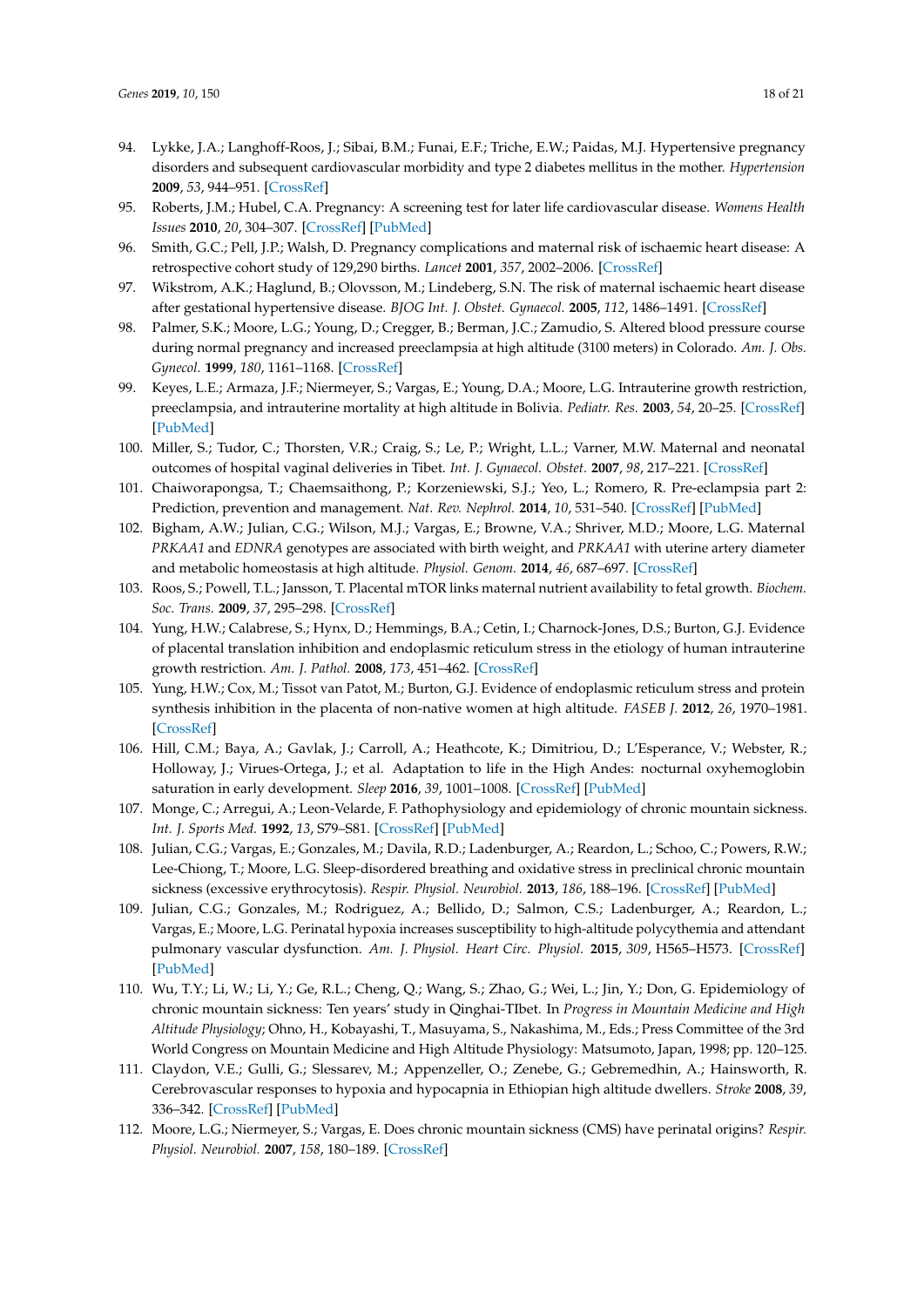- <span id="page-18-0"></span>113. Bailey, D.M.; Rimoldi, S.F.; Rexhaj, E.; Pratali, L.; Salinas Salmon, C.; Villena, M.; McEneny, J.; Young, I.S.; Nicod, P.; Allemann, Y.; et al. Oxidative-nitrosative stress and systemic vascular function in highlanders with and without exaggerated hypoxemia. *Chest* **2013**, *143*, 444–451. [\[CrossRef\]](http://dx.doi.org/10.1378/chest.12-0728) [\[PubMed\]](http://www.ncbi.nlm.nih.gov/pubmed/22922469)
- <span id="page-18-1"></span>114. Kryger, M.; Glas, R.; Jackson, D.; McCullough, R.E.; Scoggin, C.; Grover, R.F.; Weil, J.V. Impaired oxygenation during sleep in excessive polycythemia of high altitude: Improvement with respiratory stimulation. *Sleep* **1978**, *1*, 3–17. [\[CrossRef\]](http://dx.doi.org/10.1093/sleep/1.1.3)
- 115. Rexhaj, E.; Rimoldi, S.F.; Pratali, L.; Brenner, R.; Andries, D.; Soria, R.; Salinas, C.; Villena, M.; Romero, C.; Allemann, Y.; et al. Sleep-disordered breathing and vascular function in patients with chronic mountain sickness and healthy high-altitude dwellers. *Chest* **2016**, *149*, 991–998. [\[CrossRef\]](http://dx.doi.org/10.1378/chest.15-1450)
- <span id="page-18-2"></span>116. Reeves, J.T.; Weil, J.V. Chronic mountain sickness. A view from the crow's nest. *Adv. Exp. Med. Biol.* **2001**, *502*, 419–437. [\[PubMed\]](http://www.ncbi.nlm.nih.gov/pubmed/11950154)
- <span id="page-18-3"></span>117. Meadows, G.E.; O'Driscoll, D.M.; Simonds, A.K.; Morrell, M.J.; Corfield, D.R. Cerebral blood flow response to isocapnic hypoxia during slow-wave sleep and wakefulness. *J. Appl. Physiol.* **2004**, *97*, 1343–1348. [\[CrossRef\]](http://dx.doi.org/10.1152/japplphysiol.01101.2003) [\[PubMed\]](http://www.ncbi.nlm.nih.gov/pubmed/15194678)
- <span id="page-18-4"></span>118. Rimoldi, S.F.; Rexhaj, E.; Pratali, L.; Bailey, D.M.; Hutter, D.; Faita, F.; Salmon, C.S.; Villena, M.; Nicod, P.; Allemann, Y.; et al. Systemic vascular dysfunction in patients with chronic mountain sickness. *Chest* **2012**, *141*, 139–146. [\[CrossRef\]](http://dx.doi.org/10.1378/chest.11-0342) [\[PubMed\]](http://www.ncbi.nlm.nih.gov/pubmed/21700688)
- <span id="page-18-5"></span>119. Sartori, C.; Allemann, Y.; Trueb, L.; Delabays, A.; Nicod, P.; Scherrer, U. Augmented vasoreactivity in adult life associated with perinatal vascular insult. *Lancet* **1999**, *353*, 2205–2207. [\[CrossRef\]](http://dx.doi.org/10.1016/S0140-6736(98)08352-4)
- <span id="page-18-6"></span>120. Bigham, A.W.; Wilson, M.J.; Julian, C.G.; Kiyamu, M.; Vargas, E.; Leon-Velarde, F.; Rivera-Chira, M.; Rodriquez, C.; Browne, V.A.; Parra, E.; et al. Andean and Tibetan patterns of adaptation to high altitude. *Am. J. Hum. Biol.* **2013**, *25*, 190–197. [\[CrossRef\]](http://dx.doi.org/10.1002/ajhb.22358) [\[PubMed\]](http://www.ncbi.nlm.nih.gov/pubmed/23348729)
- <span id="page-18-7"></span>121. Zhou, D.; Udpa, N.; Ronen, R.; Stobdan, T.; Liang, J.; Appenzeller, O.; Zhao, H.W.; Yin, Y.; Du, Y.; Guo, L.; et al. Whole-genome sequencing uncovers the genetic basis of chronic mountain sickness in Andean highlanders. *Am. J. Hum. Genet.* **2013**, *93*, 452–462. [\[CrossRef\]](http://dx.doi.org/10.1016/j.ajhg.2013.07.011) [\[PubMed\]](http://www.ncbi.nlm.nih.gov/pubmed/23954164)
- <span id="page-18-8"></span>122. Cole, A.M.; Petousi, N.; Cavalleri, G.L.; Robbins, P.A. Genetic variation in *SENP1* and *ANP32D* as predictors of chronic mountain sickness. *High Alt. Med. Biol.* **2014**, *15*, 497–499. [\[CrossRef\]](http://dx.doi.org/10.1089/ham.2014.1036) [\[PubMed\]](http://www.ncbi.nlm.nih.gov/pubmed/25225945)
- <span id="page-18-9"></span>123. Villafuerte, F.C. New genetic and physiological factors for excessive erythrocytosis and chronic mountain sickness. *J. Appl. Physiol.* **2015**, *119*, 1481–1486. [\[CrossRef\]](http://dx.doi.org/10.1152/japplphysiol.00271.2015) [\[PubMed\]](http://www.ncbi.nlm.nih.gov/pubmed/26272318)
- <span id="page-18-10"></span>124. Giuliani, C.; Bacalini, M.G.; Sazzini, M.; Pirazzini, C.; Franceschi, C.; Garagnani, P.; Luiselli, D. The epigenetic side of human adaptation: Hypotheses, evidences and theories. *Ann. Hum. Biol.* **2015**, *42*, 1–9. [\[CrossRef\]](http://dx.doi.org/10.3109/03014460.2014.961960) [\[PubMed\]](http://www.ncbi.nlm.nih.gov/pubmed/25413580)
- <span id="page-18-11"></span>125. Jones, P.A.; Baylin, S.B. The fundamental role of epigenetic events in cancer. *Nat. Rev. Genet.* **2002**, *3*, 415–428. [\[CrossRef\]](http://dx.doi.org/10.1038/nrg816)
- <span id="page-18-12"></span>126. Robertson, K.D. DNA methylation, methyltransferases, and cancer. *Oncogene* **2001**, *20*, 3139–3155. [\[CrossRef\]](http://dx.doi.org/10.1038/sj.onc.1204341) [\[PubMed\]](http://www.ncbi.nlm.nih.gov/pubmed/11420731)
- <span id="page-18-13"></span>127. Illingworth, R.S.; Gruenewald-Schneider, U.; Webb, S.; Kerr, A.R.; James, K.D.; Turner, D.J.; Smith, C.; Harrison, D.J.; Andrews, R.; Bird, A.P. Orphan CpG islands identify numerous conserved promoters in the mammalian genome. *PLoS Genet* **2010**, *6*, e1001134. [\[CrossRef\]](http://dx.doi.org/10.1371/journal.pgen.1001134) [\[PubMed\]](http://www.ncbi.nlm.nih.gov/pubmed/20885785)
- <span id="page-18-14"></span>128. Saxonov, S.; Berg, P.; Brutlag, D.L. A genome-wide analysis of CpG dinucleotides in the human genome distinguishes two distinct classes of promoters. *Proc. Natl. Acad. Sci. USA* **2006**, *103*, 1412–1417. [\[CrossRef\]](http://dx.doi.org/10.1073/pnas.0510310103) [\[PubMed\]](http://www.ncbi.nlm.nih.gov/pubmed/16432200)
- <span id="page-18-15"></span>129. Feinberg, A.P. Phenotypic plasticity and the epigenetics of human disease. *Nature* **2007**, *447*, 433–440. [\[CrossRef\]](http://dx.doi.org/10.1038/nature05919) [\[PubMed\]](http://www.ncbi.nlm.nih.gov/pubmed/17522677)
- <span id="page-18-16"></span>130. Jones, P.A. Functions of DNA methylation: Islands, start sites, gene bodies and beyond. *Nat. Rev. Genet.* **2012**, *13*, 484–492. [\[CrossRef\]](http://dx.doi.org/10.1038/nrg3230) [\[PubMed\]](http://www.ncbi.nlm.nih.gov/pubmed/22641018)
- <span id="page-18-17"></span>131. Kulis, M.; Heath, S.; Bibikova, M.; Queiros, A.C.; Navarro, A.; Clot, G.; Martinez-Trillos, A.; Castellano, G.; Brun-Heath, I.; Pinyol, M.; et al. Epigenomic analysis detects widespread gene-body DNA hypomethylation in chronic lymphocytic leukemia. *Nat. Genet.* **2012**, *44*, 1236–1242. [\[CrossRef\]](http://dx.doi.org/10.1038/ng.2443)
- <span id="page-18-18"></span>132. Doi, A.; Park, I.H.; Wen, B.; Murakami, P.; Aryee, M.J.; Irizarry, R.; Herb, B.; Ladd-Acosta, C.; Rho, J.; Loewer, S.; et al. Differential methylation of tissue- and cancer-specific CpG island shores distinguishes human induced pluripotent stem cells, embryonic stem cells and fibroblasts. *Nat. Genet.* **2009**, *41*, 1350–1353. [\[CrossRef\]](http://dx.doi.org/10.1038/ng.471) [\[PubMed\]](http://www.ncbi.nlm.nih.gov/pubmed/19881528)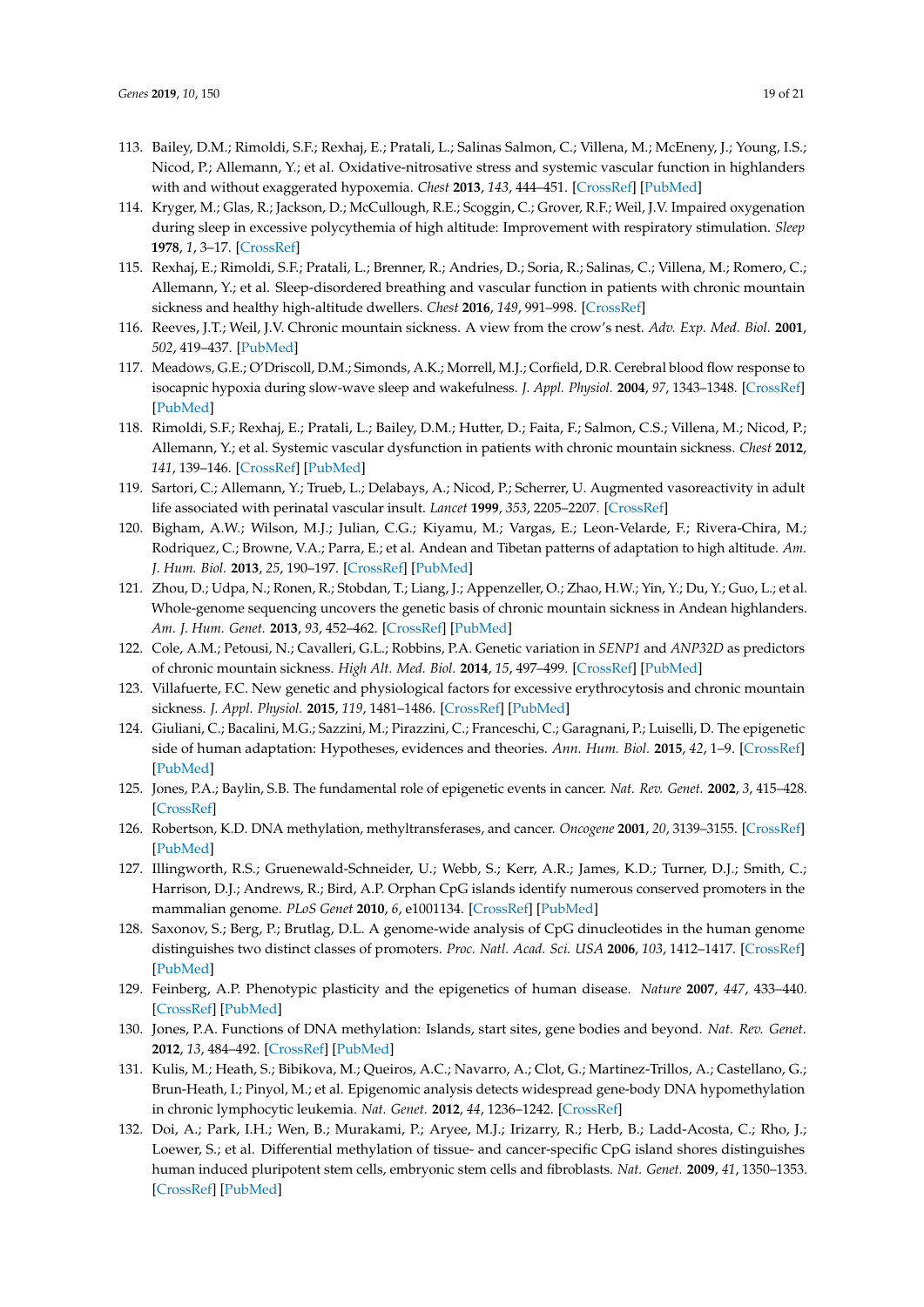- <span id="page-19-0"></span>133. Herman, J.G.; Latif, F.; Weng, Y.; Lerman, M.I.; Zbar, B.; Liu, S.; Samid, D.; Duan, D.S.; Gnarra, J.R.; Linehan, W.M.; et al. Silencing of the VHL tumor-suppressor gene by DNA methylation in renal carcinoma. *Proc. Natl. Acad. Sci. USA* **1994**, *91*, 9700–9704. [\[CrossRef\]](http://dx.doi.org/10.1073/pnas.91.21.9700)
- <span id="page-19-1"></span>134. Lachance, G.; Uniacke, J.; Audas, T.E.; Holterman, C.E.; Franovic, A.; Payette, J.; Lee, S. DNMT3a epigenetic program regulates the HIF-2α oxygen-sensing pathway and the cellular response to hypoxia. *Proc. Natl. Acad. Sci. USA* **2014**, *111*, 7783–7788. [\[CrossRef\]](http://dx.doi.org/10.1073/pnas.1322909111)
- <span id="page-19-2"></span>135. Yin, H.; Blanchard, K.L. DNA methylation represses the expression of the human erythropoietin gene by two different mechanisms. *Blood* **2000**, *95*, 111–119.
- <span id="page-19-3"></span>136. Kallio, P.J.; Okamoto, K.; O'Brien, S.; Carrero, P.; Makino, Y.; Tanaka, H.; Poellinger, L. Signal transduction in hypoxic cells: Inducible nuclear translocation and recruitment of the CBP/p300 coactivator by the hypoxia-inducible factor-1alpha. *EMBO J.* **1998**, *17*, 6573–6586. [\[CrossRef\]](http://dx.doi.org/10.1093/emboj/17.22.6573) [\[PubMed\]](http://www.ncbi.nlm.nih.gov/pubmed/9822602)
- 137. Wellmann, S.; Bettkober, M.; Zelmer, A.; Seeger, K.; Faigle, M.; Eltzschig, H.K.; Buhrer, C. Hypoxia upregulates the histone demethylase JMJD1A via HIF-1. *Biochem. Biophys. Res. Commun.* **2008**, *372*, 892–897. [\[CrossRef\]](http://dx.doi.org/10.1016/j.bbrc.2008.05.150) [\[PubMed\]](http://www.ncbi.nlm.nih.gov/pubmed/18538129)
- <span id="page-19-4"></span>138. Watson, J.A.; Watson, C.J.; McCrohan, A.M.; Woodfine, K.; Tosetto, M.; McDaid, J.; Gallagher, E.; Betts, D.; Baugh, J.; O'Sullivan, J.; et al. Generation of an epigenetic signature by chronic hypoxia in prostate cells. *Hum. Mol. Genet.* **2009**, *18*, 3594–3604. [\[CrossRef\]](http://dx.doi.org/10.1093/hmg/ddp307) [\[PubMed\]](http://www.ncbi.nlm.nih.gov/pubmed/19584087)
- <span id="page-19-5"></span>139. Bonasio, R.; Tu, S.; Reinberg, D. Molecular signals of epigenetic states. *Science* **2010**, *330*, 612–616. [\[CrossRef\]](http://dx.doi.org/10.1126/science.1191078) [\[PubMed\]](http://www.ncbi.nlm.nih.gov/pubmed/21030644)
- <span id="page-19-6"></span>140. Reik, W. Stability and flexibility of epigenetic gene regulation in mammalian development. *Nature* **2007**, *447*, 425–432. [\[CrossRef\]](http://dx.doi.org/10.1038/nature05918) [\[PubMed\]](http://www.ncbi.nlm.nih.gov/pubmed/17522676)
- <span id="page-19-7"></span>141. Khavari, D.A.; Sen, G.L.; Rinn, J.L. DNA methylation and epigenetic control of cellular differentiation. *Cell Cycle* **2010**, *9*, 3880–3883. [\[CrossRef\]](http://dx.doi.org/10.4161/cc.9.19.13385) [\[PubMed\]](http://www.ncbi.nlm.nih.gov/pubmed/20890116)
- <span id="page-19-8"></span>142. Li, G.; Xiao, Y.; Estrella, J.L.; Ducsay, C.A.; Gilbert, R.D.; Zhang, L. Effect of fetal hypoxia on heart susceptibility to ischemia and reperfusion injury in the adult rat. *J. Soc. Gynecol. Investig.* **2003**, *10*, 265–274. [\[CrossRef\]](http://dx.doi.org/10.1016/S1071-55760300074-1)
- 143. Xue, Q.; Zhang, L. Prenatal hypoxia causes a sex-dependent increase in heart susceptibility to ischemia and reperfusion injury in adult male offspring: Role of protein kinase Cε. *J. Pharmacol. Exp. Ther.* **2009**, *330*, 624–632. [\[CrossRef\]](http://dx.doi.org/10.1124/jpet.109.153239)
- <span id="page-19-9"></span>144. Patterson, A.J.; Chen, M.; Xue, Q.; Xiao, D.; Zhang, L. Chronic prenatal hypoxia induces epigenetic programming of PKCε gene repression in rat hearts. *Circ. Res.* **2010**, *107*, 365–373. [\[CrossRef\]](http://dx.doi.org/10.1161/CIRCRESAHA.110.221259)
- <span id="page-19-10"></span>145. Rexhaj, E.; Bloch, J.; Jayet, P.Y.; Rimoldi, S.F.; Dessen, P.; Mathieu, C.; Tolsa, J.F.; Nicod, P.; Scherrer, U.; Sartori, C. Fetal programming of pulmonary vascular dysfunction in mice: Role of epigenetic mechanisms. *Am. J. Physiol. Heart Circ. Physiol.* **2011**, *301*, H247–H252. [\[CrossRef\]](http://dx.doi.org/10.1152/ajpheart.01309.2010)
- <span id="page-19-11"></span>146. Jayet, P.Y.; Rimoldi, S.F.; Stuber, T.; Salmon, C.S.; Hutter, D.; Rexhaj, E.; Thalmann, S.; Schwab, M.; Turini, P.; Sartori-Cucchia, C.; et al. Pulmonary and systemic vascular dysfunction in young offspring of mothers with preeclampsia. *Circulation* **2010**, *122*, 488–494. [\[CrossRef\]](http://dx.doi.org/10.1161/CIRCULATIONAHA.110.941203) [\[PubMed\]](http://www.ncbi.nlm.nih.gov/pubmed/20644018)
- <span id="page-19-12"></span>147. Smith, Z.D.; Chan, M.M.; Humm, K.C.; Karnik, R.; Mekhoubad, S.; Regev, A.; Eggan, K.; Meissner, A. DNA methylation dynamics of the human preimplantation embryo. *Nature* **2014**, *511*, 611–615. [\[CrossRef\]](http://dx.doi.org/10.1038/nature13581) [\[PubMed\]](http://www.ncbi.nlm.nih.gov/pubmed/25079558)
- <span id="page-19-13"></span>148. Roemer, I.; Reik, W.; Dean, W.; Klose, J. Epigenetic inheritance in the mouse. *Curr. Biol.* **1997**, *7*, 277–280. [\[CrossRef\]](http://dx.doi.org/10.1016/S0960-9822(06)00124-2)
- <span id="page-19-14"></span>149. Anway, M.D.; Cupp, A.S.; Uzumcu, M.; Skinner, M.K. Epigenetic transgenerational actions of endocrine disruptors and male fertility. *Science* **2005**, *308*, 1466–1469. [\[CrossRef\]](http://dx.doi.org/10.1126/science.1108190) [\[PubMed\]](http://www.ncbi.nlm.nih.gov/pubmed/15933200)
- <span id="page-19-15"></span>150. Hitchins, M.P.; Ward, R.L. Constitutional (germline) MLH1 epimutation as an aetiological mechanism for hereditary non-polyposis colorectal cancer. *J. Med. Genet.* **2009**, *46*, 793–802. [\[CrossRef\]](http://dx.doi.org/10.1136/jmg.2009.068122) [\[PubMed\]](http://www.ncbi.nlm.nih.gov/pubmed/19564652)
- <span id="page-19-16"></span>151. Chen, Q.; Yan, W.; Duan, E. Epigenetic inheritance of acquired traits through sperm RNAs and sperm RNA modifications. *Nat. Rev. Genet.* **2016**, *17*, 733–743. [\[CrossRef\]](http://dx.doi.org/10.1038/nrg.2016.106) [\[PubMed\]](http://www.ncbi.nlm.nih.gov/pubmed/27694809)
- <span id="page-19-17"></span>152. Gibbs, J.R.; van der Brug, M.P.; Hernandez, D.G.; Traynor, B.J.; Nalls, M.A.; Lai, S.L.; Arepalli, S.; Dillman, A.; Rafferty, I.P.; Troncoso, J.; et al. Abundant quantitative trait loci exist for DNA methylation and gene expression in human brain. *PLoS Genet* **2010**, *6*, e1000952. [\[CrossRef\]](http://dx.doi.org/10.1371/journal.pgen.1000952)